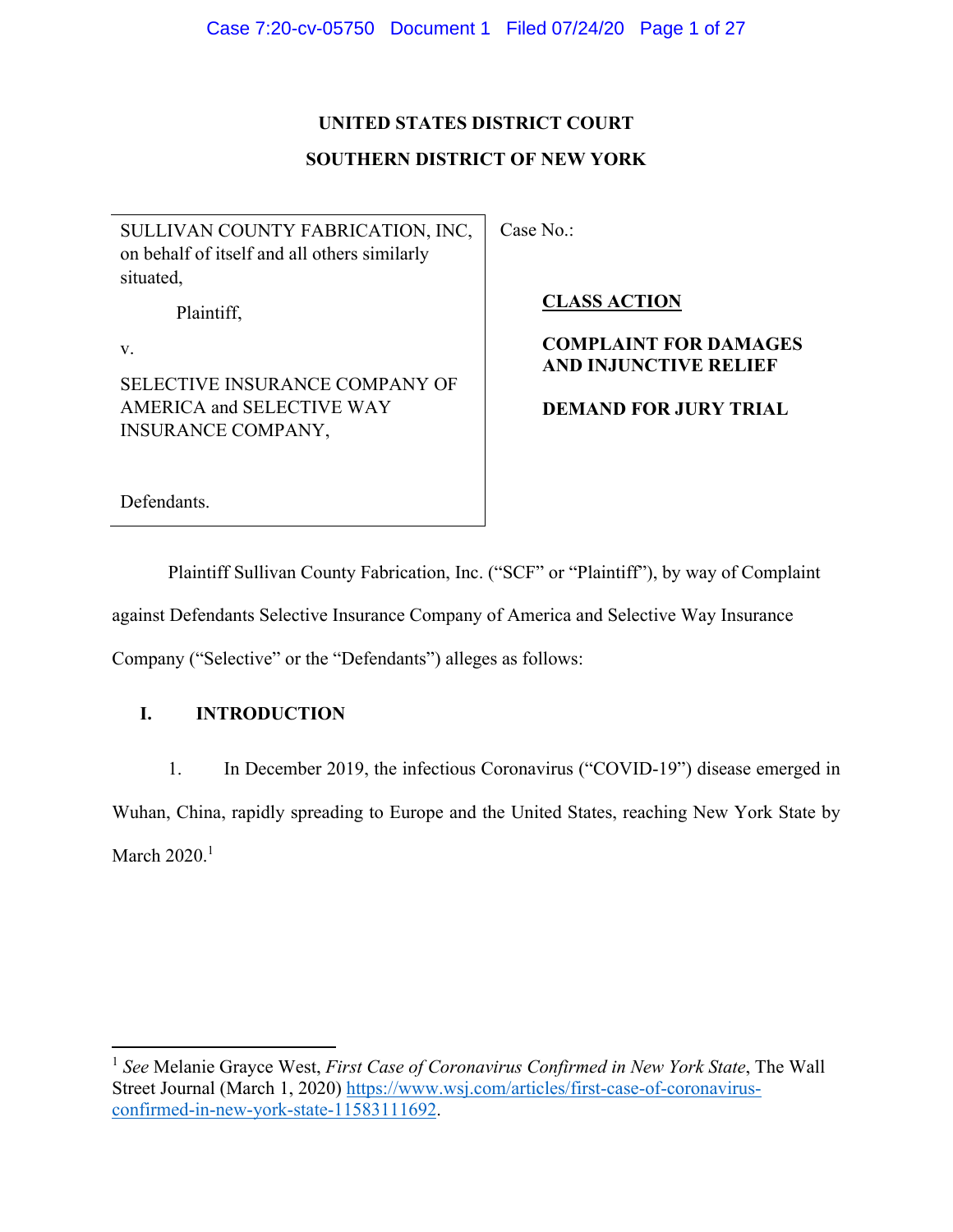### Case 7:20-cv-05750 Document 1 Filed 07/24/20 Page 2 of 27

2. On January 30, 2020 the World Health Organization (the "WHO") declared a public health emergency of international concern. Six weeks later, on March 11, 2020, the WHO assessed COVID-19 as a global pandemic.<sup>2</sup>

3. On March 16, 2020, the White House, the Center for Disease Control and Prevention (the "CDC"), and members of the US national Coronavirus Task Force issued guidance to the American public, titled "30 Days to Slow the Spread" for stopping the spread of COVID-19 in the United States.<sup>3</sup> This guidance advised individuals to adopt extensive social distancing measures, including working from home for all non-essential businesses, avoiding discretionary travel and gatherings of more than 10 people, and staying away from public venues.<sup>4</sup>

4. The result of these government-mandated restrictions and prohibitions has threatened the survival of many businesses, especially small and medium enterprises which have been forced to shut down operations, lose cash flow, and furlough employees -- while continuing to pay for substantial existing obligations and overhead.

5. Most businesses insure against unforeseen catastrophic events like the ongoing COVID-19 pandemic and the subsequent government-mandated closures through general commercial property insurance policies. These contractual policies promise to indemnify policyholders for actual business losses incurred when business operations are involuntarily suspended, interrupted, or curtailed. This coverage is commonly known as business interruption

<sup>2</sup> *See* World Health Organization, *WHO Director-General's opening remarks at the media briefing on COVID-19* (March 11, 2020) https://www.who.int/dg/speeches/detail/who-director-

general-s-opening-remarks-at-the-media-briefing-on-covid-19---11-march-2020. 3 *See* The Whitehouse, Coronavirus Guidelines for America, *30 Days To Slow The Spread* (March 16, 2020) https://www.whitehouse.gov/briefings-statements/coronavirus-guidelinesamerica/. 4 *See id.*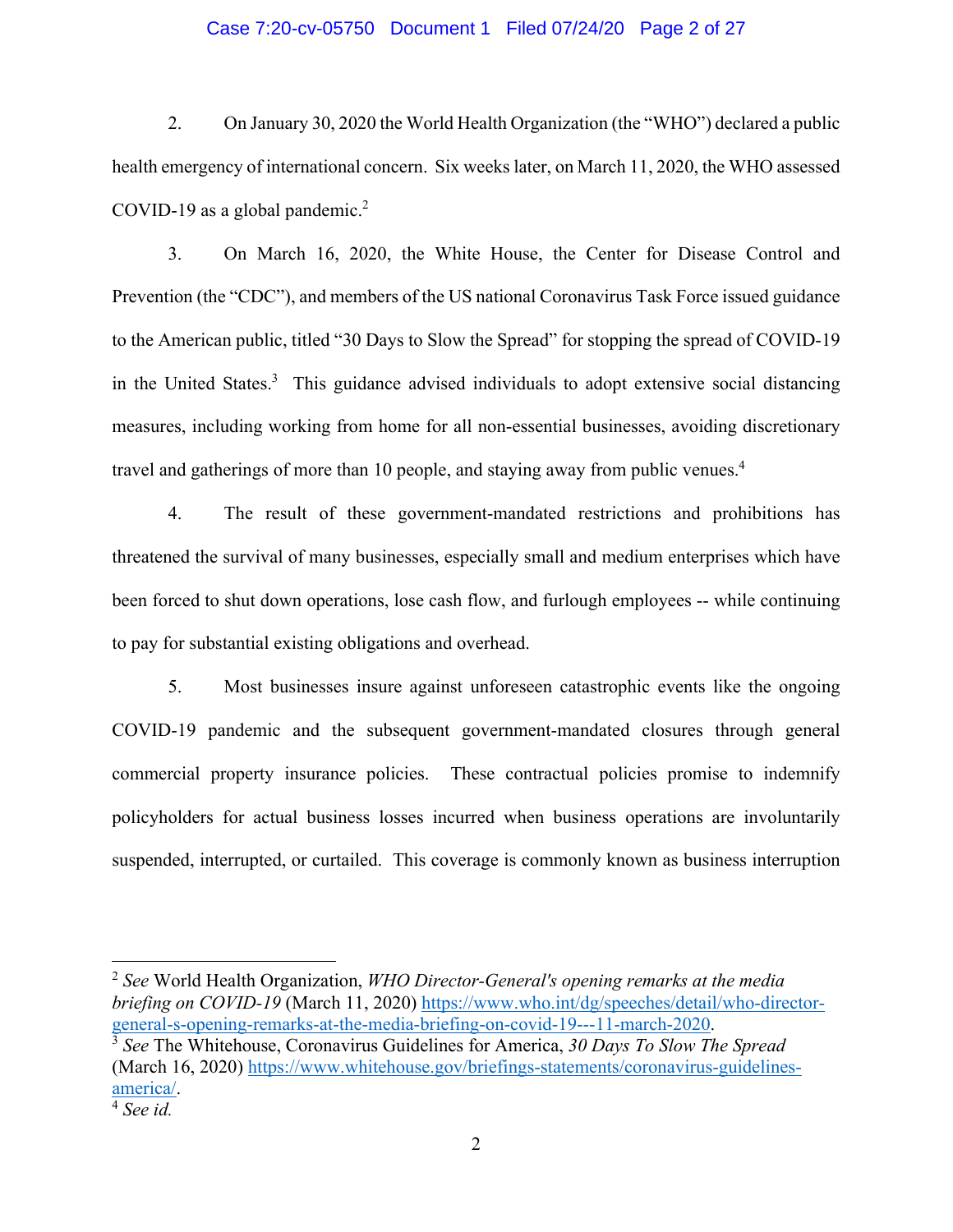### Case 7:20-cv-05750 Document 1 Filed 07/24/20 Page 3 of 27

or "loss of income" coverage and is standard in most general commercial property insurance policies.5

6. The State of New York requires that insurance companies operating there must conduct fair, balanced and thorough investigations of all bases of claims for benefits made by insured entities. As part of their obligations, insurance companies are required to search for and consider evidence that supports coverage of the claimed loss, and in doing so must "resolve any ambiguities in the policyholders' favor promptly and diligently."<sup>6</sup>

7. Plaintiff purchased Commercial General Liability and Property Coverage from Defendants on December 24, 2019, for a period effective December 20, 2019 through December 20, 2020. Defendants have reneged on their obligations and refused to insure business income losses and other covered expenses incurred by Plaintiff caused by the government-mandated COVID-19 pandemic closure.

8. Consistent with New York insurance claims handling standards, Plaintiff had the right to rely on Defendants to handle its insurance claim for business interruption losses in a manner consistent with the standards of good faith and fair dealing. Unfortunately for Plaintiff, Defendants denied the claim in its entirety.

9. This action seeks a declaratory judgment that affirms that the COVID-19 pandemic and the corresponding response by civil authorities to stop its spread triggers coverage, has caused physical property loss and damage to the insured property, provides coverage for future civil

<sup>5</sup> *See* Kimberly Lankford, *What Is Business Interruption Insurance?*, U.S. News & World Report (April 8, 2020) https://money.usnews.com/money/personal-finance/saving-andbudgeting/articles/what-is-business-interruption-insurance. 6 *See* New York Department of Financial Services, *Insurance Circular Letter No. 11 (2019)* 

<sup>(</sup>September 12, 2019) https://www.dfs.ny.gov/industry\_guidance/circular\_letters/cl2019\_11.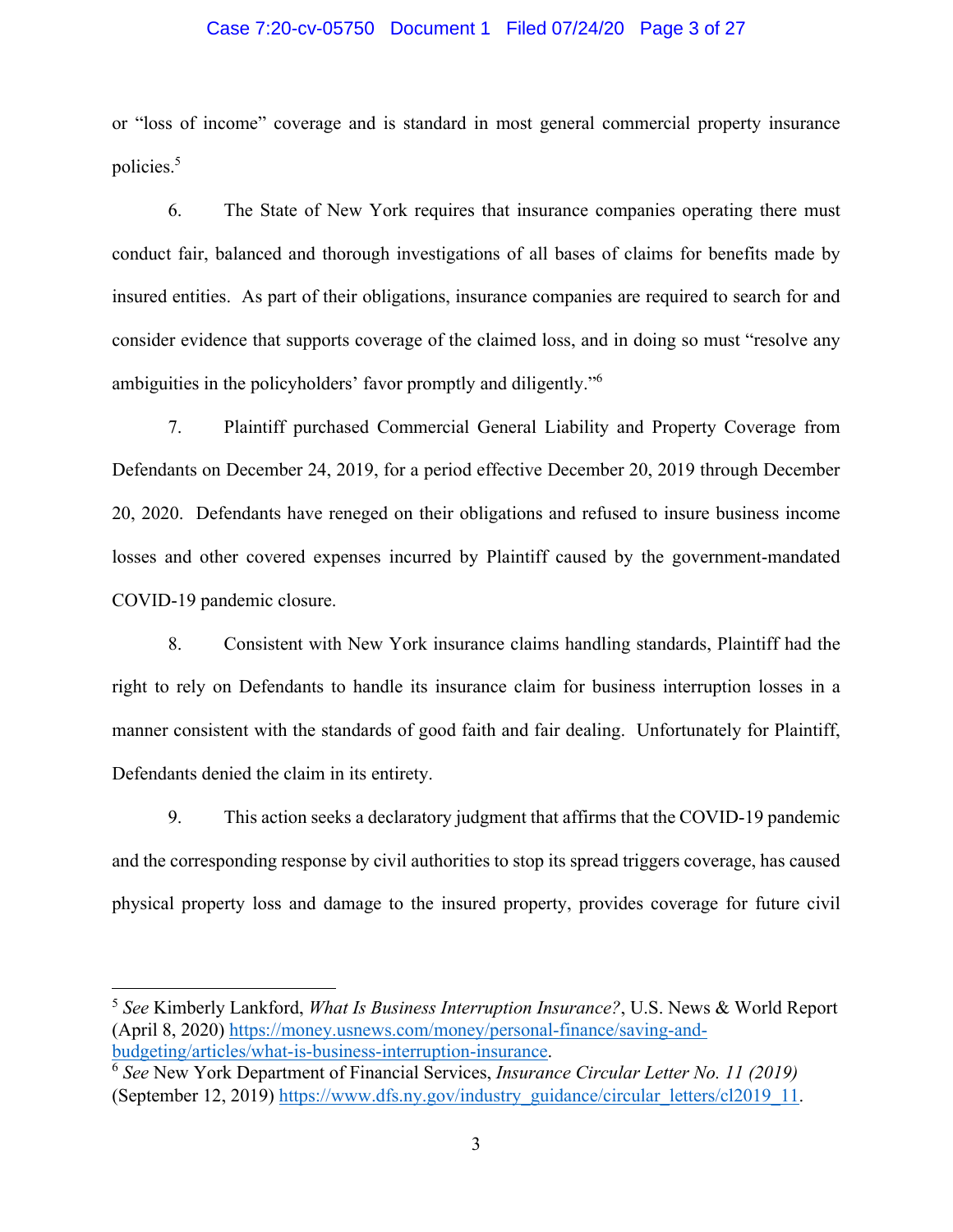### Case 7:20-cv-05750 Document 1 Filed 07/24/20 Page 4 of 27

authority orders that curtail policyholders' business operations, and finds that Defendants are liable for the corresponding business losses suffered by policyholders.

10. This action brings a claim against Defendants for the breach of their contractual obligations under common general commercial property insurance policies to indemnify Plaintiff and others similarly situated for business losses and extra expenses, and related losses resulting from actions taken by civil authorities to stop the human to human and surface to human spread of the COVID-19 pandemic.

11. Plaintiff brings this action on behalf of a proposed class of Defendants' insurance policyholders who paid insurance premiums in exchange for commercial insurance policies that included lost business income and extra expense coverage.

### **II. JURISDICTION AND VENUE**

12. This Court has jurisdiction over this action pursuant to 28 U.S.C. § 1332(d) because this is a class action in which the amount in controversy exceeds \$5,000,000, exclusive of interest and costs, and at least one member of the putative class is a citizen of a different State than that of Defendants.

13. Venue is proper in this District pursuant to 28 U.S.C. § 1391(b)(2) because it is where a substantial part of the events or omissions giving rise to the claim occurred and where the insured business that is the subject of the action is situated. Venue is also proper in this District pursuant to 28 U.S.C. § 1391(b)(3) because Defendants do business in this District and thus reside in this District pursuant to 28 U.S.C. § 1391(c).

### **III. PARTIES**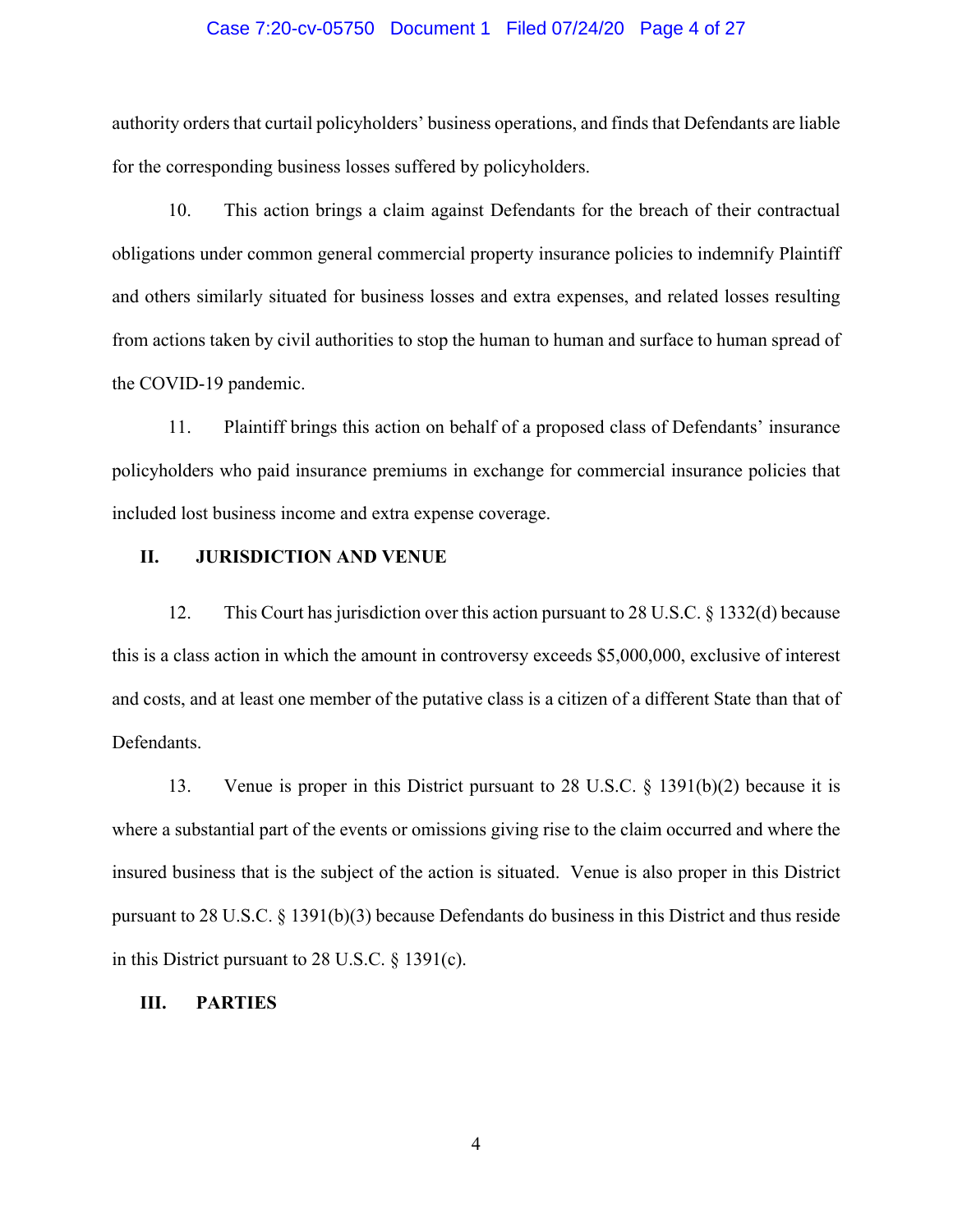### Case 7:20-cv-05750 Document 1 Filed 07/24/20 Page 5 of 27

14. Plaintiff Sullivan County Fabrication, Inc. is incorporated in Sullivan County, New York and operates steel shelving manufacturing and refabricating facilities in New York State, including its insured premises located in Woodridge, New York.

15. As a manufacturer, SCF's business depends on, among other things, its premises being open, its staff being able to travel to its premises, and its ability to deliver products from its facilities.

16. Defendant Selective Insurance Company of America is an insurance company headquartered in Branchville, New Jersey. Selective Insurance Company of America is a subsidiary of a Selective Insurance Group, Inc. incorporated in Branchville, New Jersey.

17. Defendant Selective Way Insurance Company is an insurance company headquartered in New Jersey and is also a subsidiary of Selective Insurance Group, Inc.

18. Defendants issued Policy S 2396099 (the "Policy") to Plaintiff on December 24, 2019 and are named throughout the Policy and in Defendants' Denial Letter dated June 9, 2020. Plaintiff has paid all Policy premiums charged by Defendants under the insurance agreement to ensure coverage for lost business income and surplus expenses caused by involuntary business interruptions.

### **IV. FACTUAL BACKGROUND**

#### **A. The COVID-19 Pandemic Causes Business Closures**

19. Viruses in the Coronavirus family, including the Middle East respiratory syndrome (MERS) coronavirus (MERS-CoV) and severe acute respiratory syndrome (SARS) coronavirus (SARS-CoV), have infected humans and caused the loss of life since as early as 2002.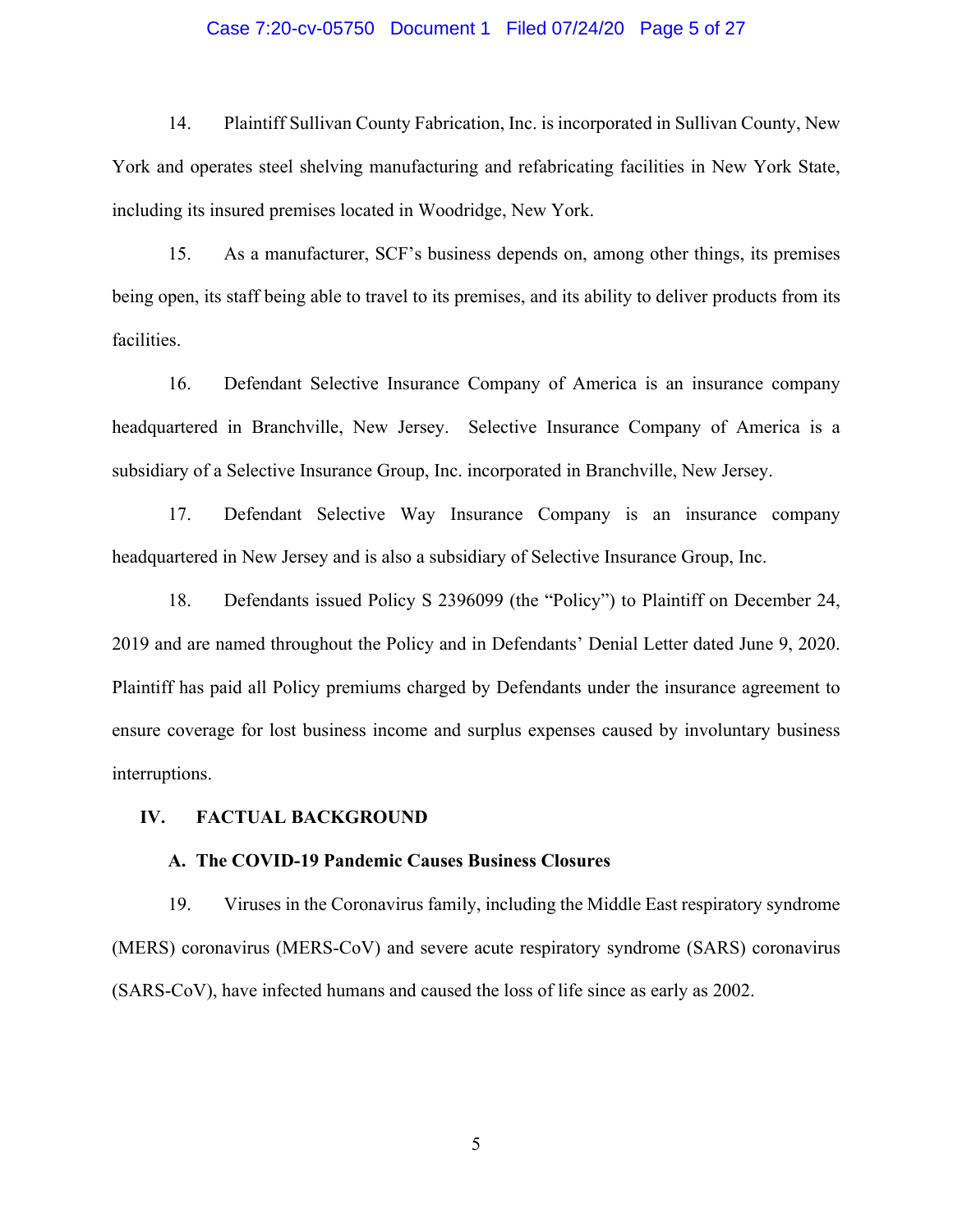### Case 7:20-cv-05750 Document 1 Filed 07/24/20 Page 6 of 27

20. In December 2019, an initial cluster of patients with an unknown viral pneumonia was found to be linked to the Huanan Market in Wuhan, China.<sup>7</sup>

21. By January 2020, viral testing had allowed scientists to identify SARS-CoV-2, an RNA virus with a crown-like appearance. Named after its crown-like structural proteins, the virus envelope has a crucial role in virus pathogenicity as it promotes rapid viral assembly and release.<sup>8</sup>

22. The first confirmed case of the virus outside China was diagnosed on January 13, 2020 in Bangkok, Thailand with the number of cases increasing rapidly worldwide. On January 30, 2020, the World Health Organization (WHO) declared the SARS-CoV-2 outbreak constituted a public health emergency of international concern, and by February 11, 2020, the virus was named "COVID-19" by the WHO Director-General. As of July 15, 2020, the WHO reports over 13.1 million confirmed cases of COVID-19 globally and over 574,000 deaths, with the United States having suffered more than 3.3 million confirmed cases and approximately 135,000 deaths -- higher than any other country.<sup>9</sup>

23. COVID-19 symptoms vary from severe and fatal cases of respiratory failure requiring ventilation and intensive care support, to mild and asymptomatic effects requiring no further medical attention. Severe cases of COVID-19 include pneumonia, fever, cough, and dyspnea. There are currently no certain treatments for COVID-19, and while vaccine development remains in progress, it is uncertain when treatment will be proven, tested, and available to the public.

<sup>7</sup> *See* World Health Organization, *Pneumonia of unknown cause – China* (January 5, 2020) https://www.who.int/csr/don/05-january-2020-pneumonia-of-unkown-cause-china/en/. 8 *See* Cascella M, Rajnik M, Cuomo A, et al. *Features, Evaluation and Treatment Coronavirus*

*<sup>(</sup>COVID-19)* (April 6, 2020) https://www.ncbi.nlm.nih.gov/books/NBK554776/. 9 *See* World Health Organization, *Coronavirus disease (COVID-19) Situation Report – 177* (July

<sup>15, 2020)</sup> https://www.who.int/docs/default-source/coronaviruse/situation-reports/20200715 covid-19-sitrep-177.pdf?sfvrsn=b1a193f3\_2.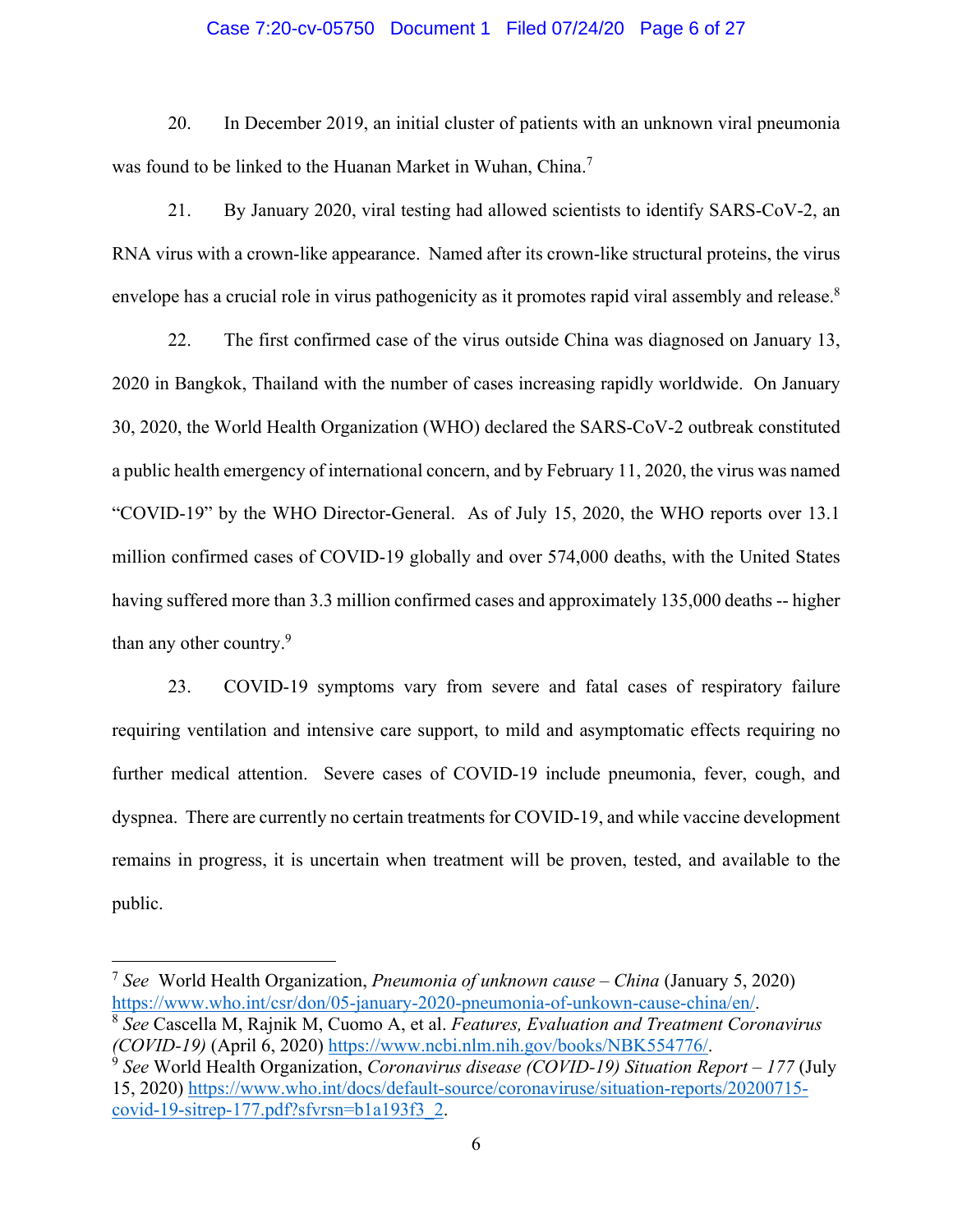### Case 7:20-cv-05750 Document 1 Filed 07/24/20 Page 7 of 27

24. COVID-19 has several modes of transmission. Pursuant to a "Situation Report" released by the WHO, the virus can be transmitted through symptomatic transmission, presymptomatic transmission, or asymptomatic transmission. Symptomatic transmission refers to transmission by an individual who is experiencing symptoms associated with the virus who then transfers COVID-19 to another individual. Studies reveal that COVID-19 is primarily transmitted from symptomatic people to others who are in close contact through respiratory droplets, by direct contact with infected persons, or by contact with contaminated objects and surfaces.

25. The incubation period for COVID-19, i.e. the time between infection and the manifestation of symptoms, averages 5-6 days. However, it can be up to 14 days. During this period, also known as the "presymptomatic" period, infected persons can be contagious. For that reason, transmission from a pre-symptomatic case can occur before symptom onset. Presymptomatic transmission still requires the virus to be spread through infectious droplets or touching contaminated surfaces. Asymptomatic persons can still transmit the virus to others.

26. Besides human-to-human contamination, the WHO and medical experts have determined that the virus can survive on contaminated objects and surfaces -- for up to nine days according to one study. As a result, all physical premises can be affected by secondary COVID-19 contagion, even when infected persons are not physically present. This directly impacts the physical premises of virtually all businesses.

27. COVID-19 can survive long periods of time outside the body, and COVID-19 is particularly contagious in indoor environments through its rapid airborne transmission and the constant recirculation of air in buildings. According to epidemiologists, airborne transmission is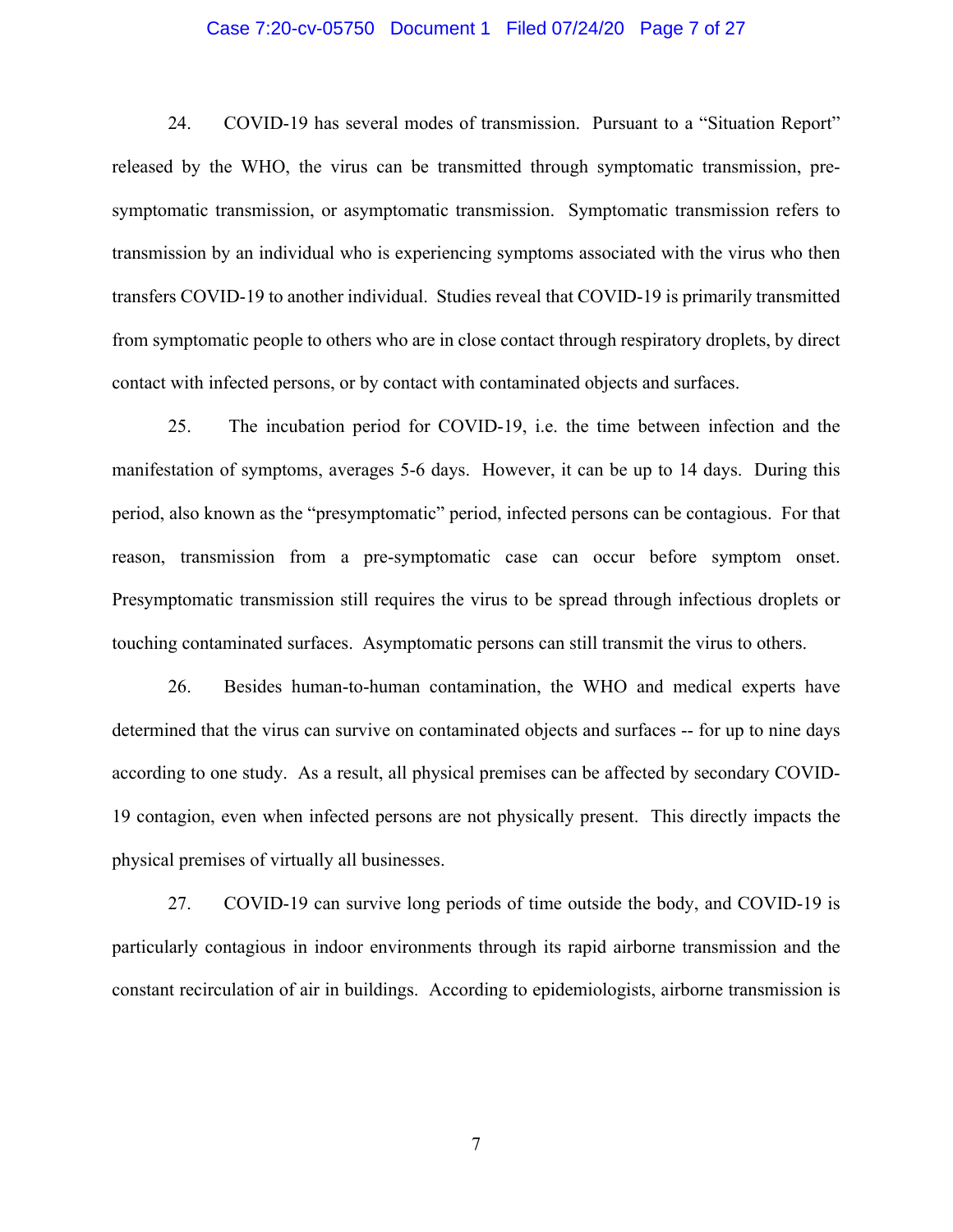### Case 7:20-cv-05750 Document 1 Filed 07/24/20 Page 8 of 27

an acute concern because infectious droplets which remain suspended in the air for long periods of time can accumulate.<sup>10</sup>

28. In the absence of a vaccine to protect against COVID-19, effective control of the outbreak relies on measures designed to reduce human to human and surface to human exposure. The CDC's website advises that COVID-19 spreads when people are within six feet of each other or when a person comes in contact with a surface or object that has the virus on it.

29. As a result of the primary and secondary exposure risks to COVID-19, the CDC recommends that in viral outbreaks individuals who are infected stay at home and those who are not sick engage in preventive measures such as consistent hand washing and avoiding activities that would bring them into close proximity of people with the virus or surfaces where the virus may reside. Because these recommendations have been unable to neutralize the spread of COVID-19, containment efforts have led to civil authorities issuing orders closing all non-essential business establishments, including restaurants, bars, hotels, theaters, personal care salons, gyms, schools, and other non-essential commercial businesses such as Plaintiff's.<sup>11</sup>

30. Government-mandated closures anticipating the virus' spread have severely curtailed or effectively shut down many sectors of the United States economy.<sup>12</sup> Thus, many

<sup>11</sup>See, e.g., Dutchess County, *Sullivan County Declares State of Emergency* (March 13, 2020) https://sullivanny.us/news/sullivan-county-declares-state-emergency; *see also* County of Sullivan County Manager's Office, *COVID-19 Reopening Plan* (June 3, 2020) https://sullivanny.us/sites/default/files/departments/PHS/Coronavirus/COVID-

<sup>10</sup> *See* Fox2 Detroit, *Air conditioners could be aiding the spread of COVID-19 indoors, epidemiologists say* (July 17, 2020)

https://www.fox2detroit.com/news/air-conditioners-could-be-aiding-the-spread-of-covid-19-

<sup>19%20</sup>Reopening%20Plan.pdf. 12 *See* Business Insider, *More than half of the US population is now under orders to stay home here's a list of coronavirus lockdowns in US states and cities* (April 1, 2020) https://www.businessinsider.com/states-cities-shutting-down-bars-restaurants-concerts-curfew-2020-3.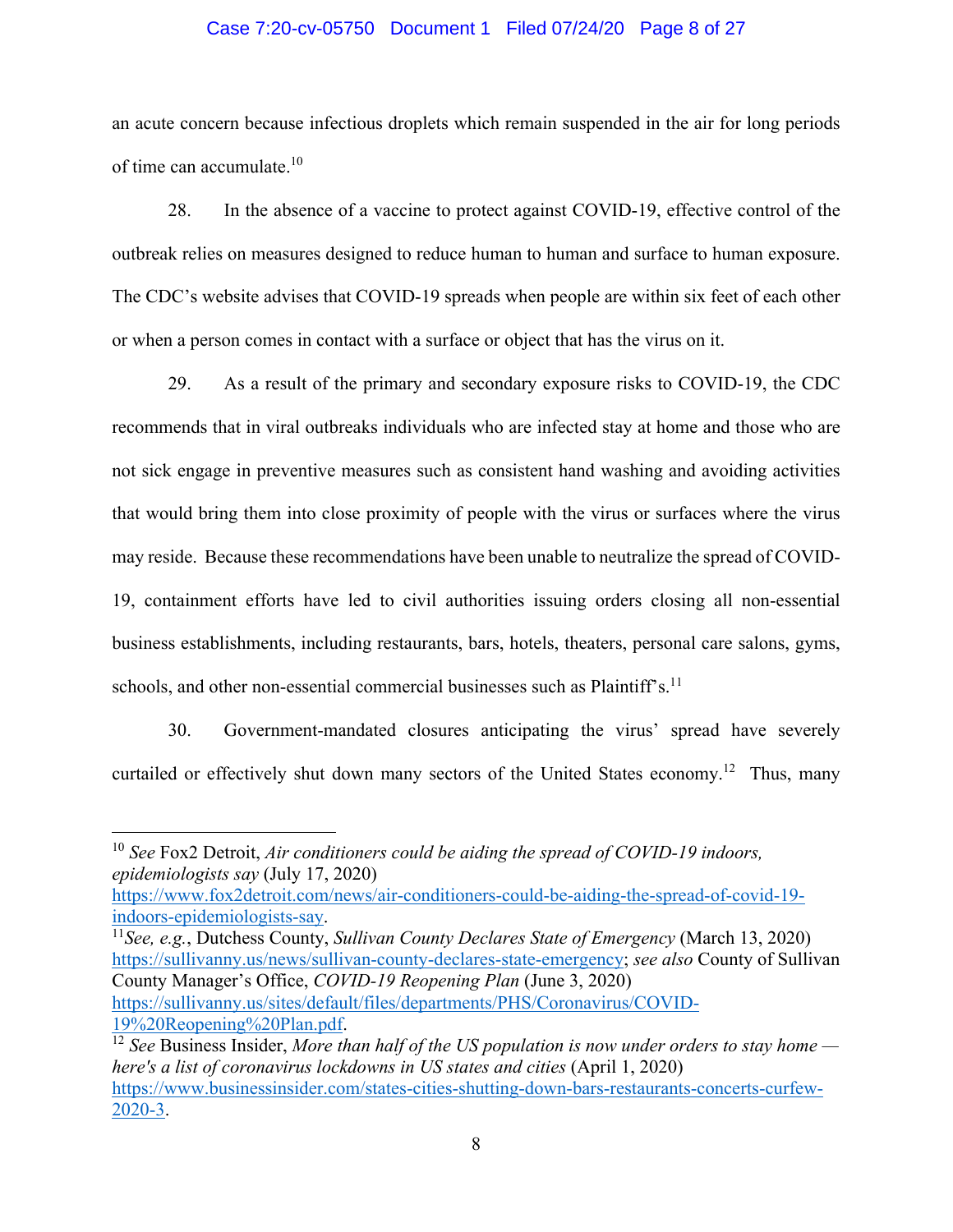### Case 7:20-cv-05750 Document 1 Filed 07/24/20 Page 9 of 27

businesses have been adversely impacted by civil authorities' lockdown orders without having been impacted by the virus itself.

31. As of July 16, 2020, virtually all states had implemented at least a partial closing over the course of the COVID-19 pandemic.<sup>13</sup> Many states had launched partial re-openings after previously implementing more complete shutdowns by this time, however many states had also revised their reopening plans in response to renewed COVID-19 outbreaks.

32. In New York State, all non-essential businesses were ordered closed under Governor Cuomo's 'New York State on PAUSE' executive order issued on March 20, 2020. The Order's purpose was to prevent COVID-19's spread and to mitigate the imminent and substantial endangerment to people and property stemming from the pandemic. Some of the order's effects were limited or extended by subsequent orders.<sup>14</sup>

### **B. Plaintiff's Insurance Policy**

33. Plaintiff's Policy is attached hereto as Exhibit A for the Court's convenience.<sup>15</sup>

https://www.nytimes.com/interactive/2020/us/states-reopen-map-coronavirus.html. 14 *See* New York State, *Governor Cuomo Signs the 'New York State on PAUSE' Executive Order* (March 20, 2020) https://www.governor.ny.gov/news/governor-cuomo-signs-new-york-statepause-executive-order; *see also* New York State, *Amid Ongoing COVID-19 Pandemic, Governor Cuomo Announces 'NYS on PAUSE' Extended until May 15* (April 20, 2020) https://www.governor.ny.gov/news/amid-ongoing-covid-19-pandemic-governor-cuomoannounces-nys-pause-extended-until-may-15; *see also* New York State, *No. 202.31: Continuing Temporary Suspension and Modification of Laws Relating to the Disaster Emergency* (May 14, 2020) https://www.governor.ny.gov/news/no-20231-continuing-temporary-suspension-andmodification-laws-relating-disaster-emergency; *see also* New York State, *No. 205: No. 205: Quarantine Restrictions on Travelers Arriving in New York* (June 24, 2020).

<sup>13</sup> *See* The New York Times, *See Which States Are Reopening and Which Are Still Shut Down* (last visited May 14, 2020)

 $^{15}$  For the Court's convenience, the Policy is 303 pages in total and Policy page references are included in the citations below.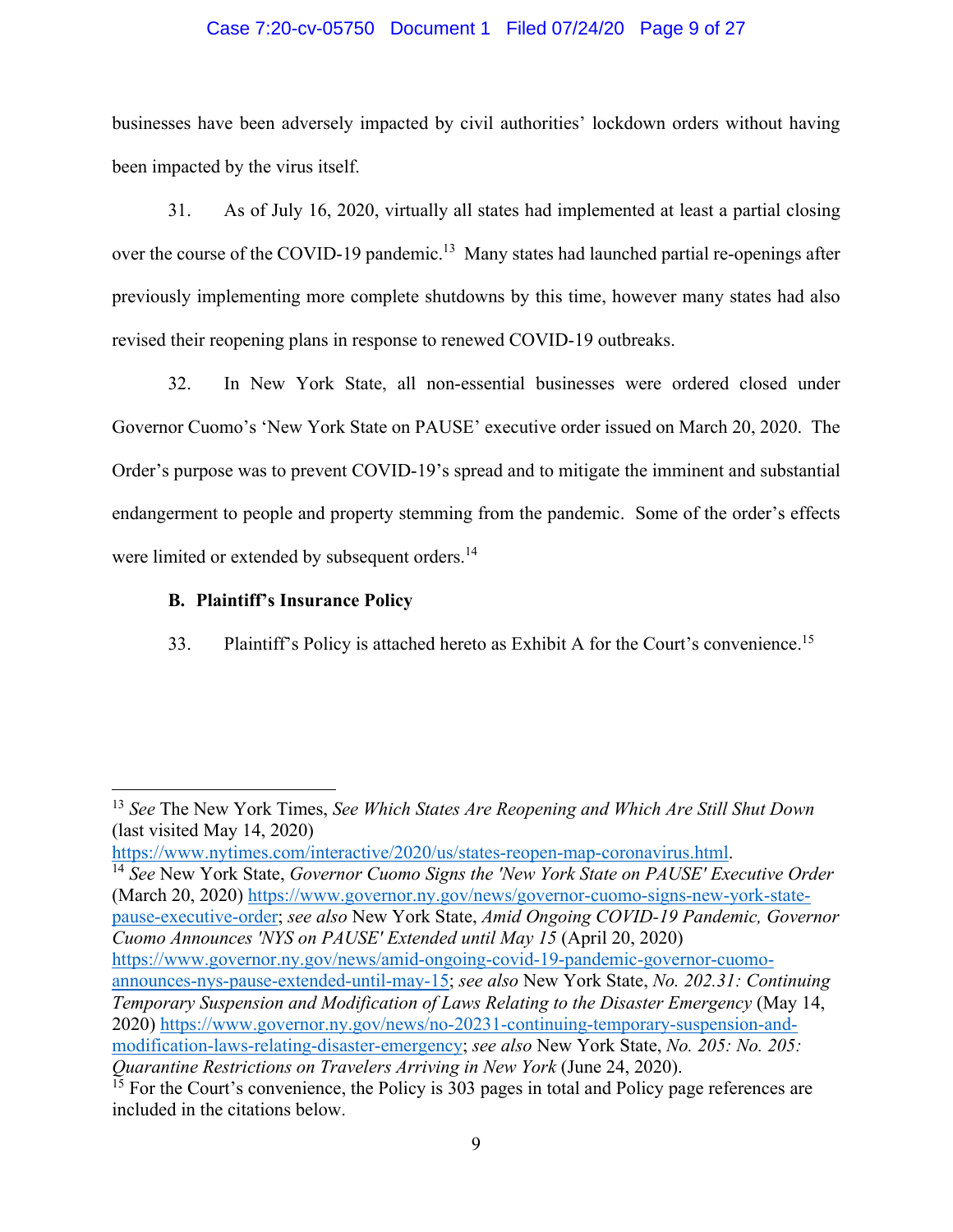### Case 7:20-cv-05750 Document 1 Filed 07/24/20 Page 10 of 27

34. Plaintiff's Policy includes a Commercial General Liability Coverage policy, Form CG 01 63 0 7 11, which covers losses, including "property damage" to Plaintiff's covered premises. Exhibit A at 181.

35. The Policy includes Building and Personal Property Coverage, Form CP 00 1 0 10 12, where Defendants promise that they "will pay for direct physical loss of or damage to Covered Property at the premises described in the Declarations caused by or resulting from any Covered Cause of Loss." Exhibit A at 73.

36. Plaintiff's Policy includes a general aggregate limit of \$2,000,000, a completed products limit of \$2,000,000, and a damage to premises limit of \$500,000. *See* Exhibit A at 172, Commercial Liability Coverage Declaration. Plaintiff's Policy also includes a "Business Income" (business interruption) coverage limit of \$500,000. Exhibit A at 63.

37. Plaintiff's Policy, as well as the policies of other Class Members, are Defendants' standard commercial insurance forms. Plaintiff currently has valid commercial insurance coverage under the Policy through December 20, 2020.

### **C. Plaintiff's Factual Allegations**

38. Plaintiff's Policy includes Business Income and Extra Expense Coverage, which require Defendants to indemnify Plaintiff for its lost income and profits under circumstances where SCF's business is forced to suspend operations.

39. The Policy's "Business Income (and Extra Expense) Coverage Form" is described in Form CP 0 30 10 12, which includes an obligation by Defendants to pay Plaintiff's lost income:

We will pay for the actual loss of Busines Income you sustain due to the necessary "suspension" of your "operations" during the "period of restoration". The "suspension" must be caused by direct physical loss of or damage to property at premises which are described in the Declarations and for which a Business Income Limit Of Insurance is shown in the Declarations. The loss or damage must be caused by or result from a Covered Cause of Loss.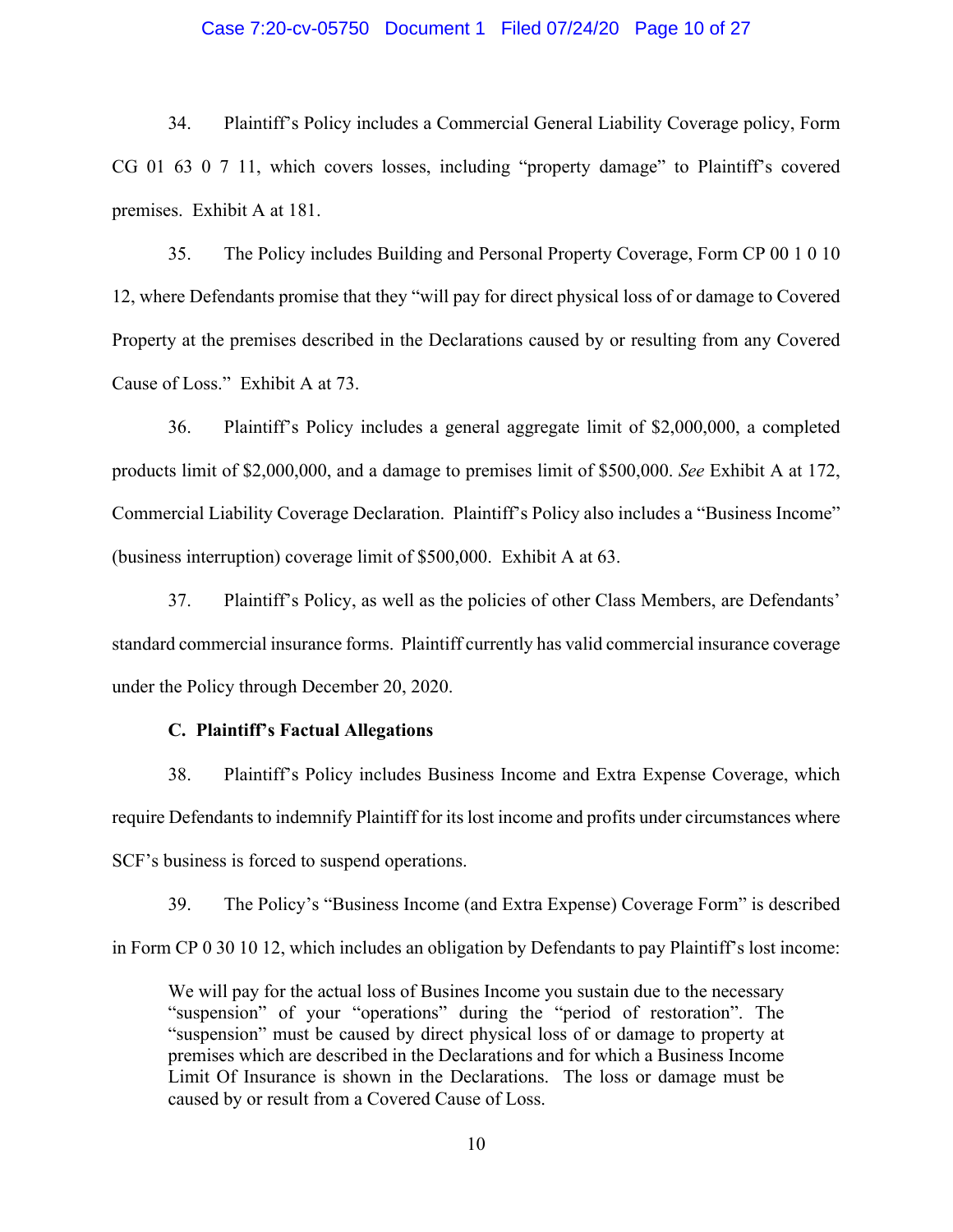Exhibit A at 89.

40. The Business Income (and Extra Expense) Coverage Form also includes Extended

Business Income provisions:

We will pay Extra Expense to (1) avoid or minimize the suspension of business and to continue operations at the described premises. . .(2) minimize the suspension of business if you cannot continue operations.

Exhibit A at 89.

41. The Policy's ElitePac Property Extension Endorsement, Form CP 76 30 01 16,

extends coverage for loss of Business Income relying on dependent business:

## **Dependent Properties**

We will pay for the loss of Business Income you sustain due to the necessary "suspension" of your "operations" during the "period of restoration." The "suspension" must be caused by direct physical loss or damage to "dependent property" caused by or resulting from a Covered Cause of Loss.

Exhibit A at 135.

42. Under the Policy, insurance is extended to apply to the actual loss of business

income sustained and the actual, necessary and reasonable extra expenses incurred when access to

SCF's Insured Property is prohibited by order of civil authority as the direct result of a covered

cause of loss to property in the immediate area of Plaintiff's Insured Property. According to the

Policy's Civil Authority coverage form:

When a Covered Cause of Loss causes damage to property other than property at the described premises, we will pay for the actual loss of Business Income you sustain and necessary Extra Expense caused by action of civil authority that prohibits access to the described premises, provided that both of the following apply:

(1) access to the area immediately surrounding the damaged property is prohibited by civil authority as a result of the damage, and the described premises are within that area but are not more than 1 mile from the damaged property; and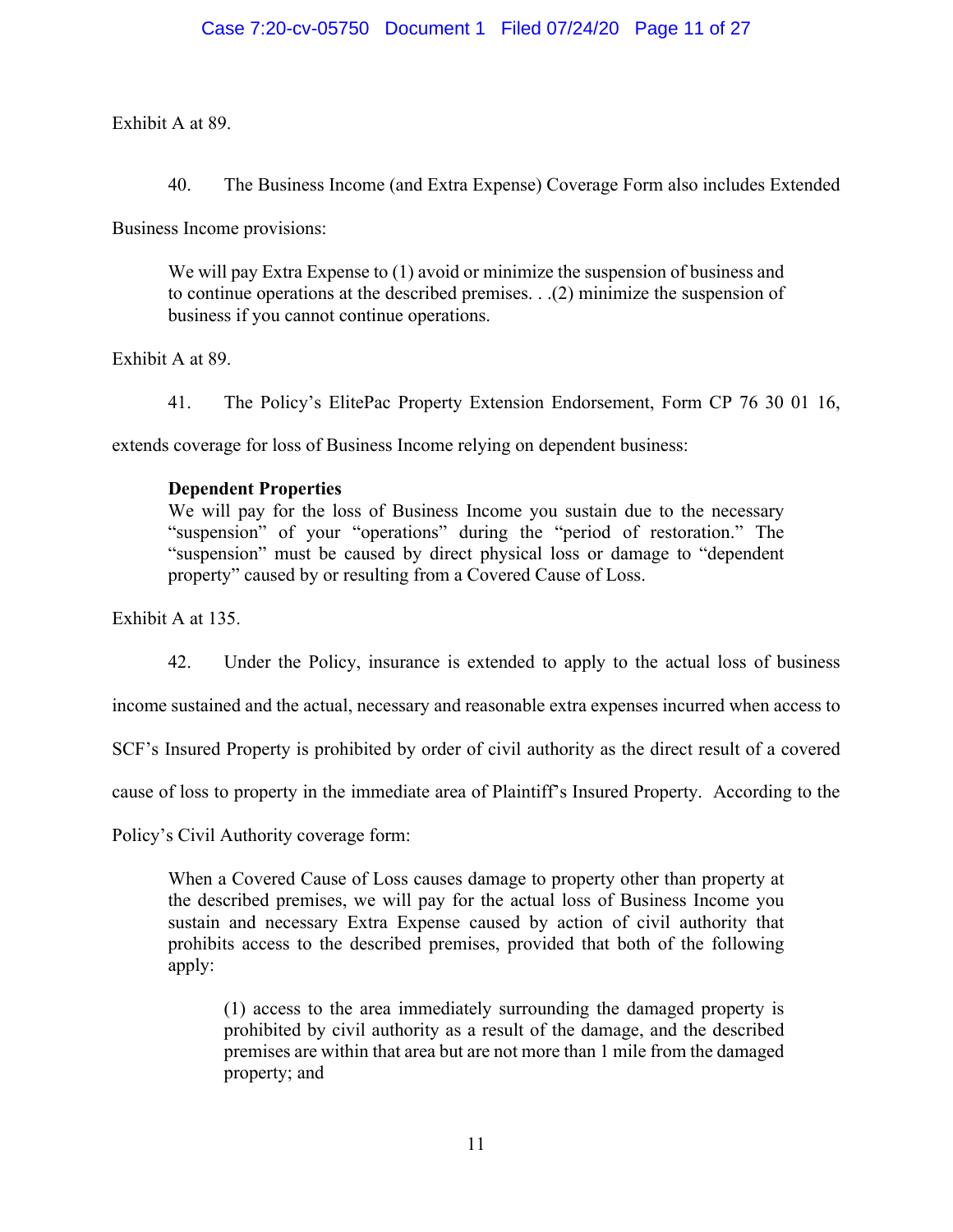(2) the action of civil authority is taken in response to dangerous physical conditions resulting from the damage or continuation of the Covered Cause of Loss that caused the damage, or the action is taken to enable a civil authority to have unimpeded access to the damaged property.

Exhibit A at 90, Form CP 00 30 10 12.

43. The Policy is broad-based, and as was reasonably understood by Plaintiff, the Covered Causes of Loss include *all* risks of direct physical loss, including those resulting from civil authority action.

44. The Policy includes a Virus Exclusion, Form CP 01 78 08 08 which entails that:

We will not pay for loss or damage caused by or resulting from any virus, bacterium or other microorganism that induces or is capable of inducing physical distress, illness or disease.

Exhibit A at 106.

45. Plaintiff and all similarly situated Class members have suffered direct physical loss, loss of business, and damage to its property because, as a result of civil authority action, they have been unable to use its properties for their intended purposes.

46. The Virus Exclusion is not applicable because Plaintiff's and other class members' losses were not caused by a "virus, bacterium, or other microorganism", and there is no indication that the COVID-19 virus impacted Plaintiff's premises or caused it to incur any virus-related expenses. Instead, Plaintiff's and Class Members' losses were solely the result of precautionary measures taken by Plaintiff at the behest of New York State and the federal government to prevent the prospective spread of COVID-19.

47. Currently, Plaintiff is being denied coverage under the Policy despite having contracted with and reasonably relied upon Defendants' Policy provisions.

48. Plaintiff incurred physical losses, was forced to shut down on March 16, 2020, and requested that Defendants cover the business losses he incurred because of the civil authority COVID-19 shutdown on May 22**,** 2020. Reasonably expecting that its insurance Policy would be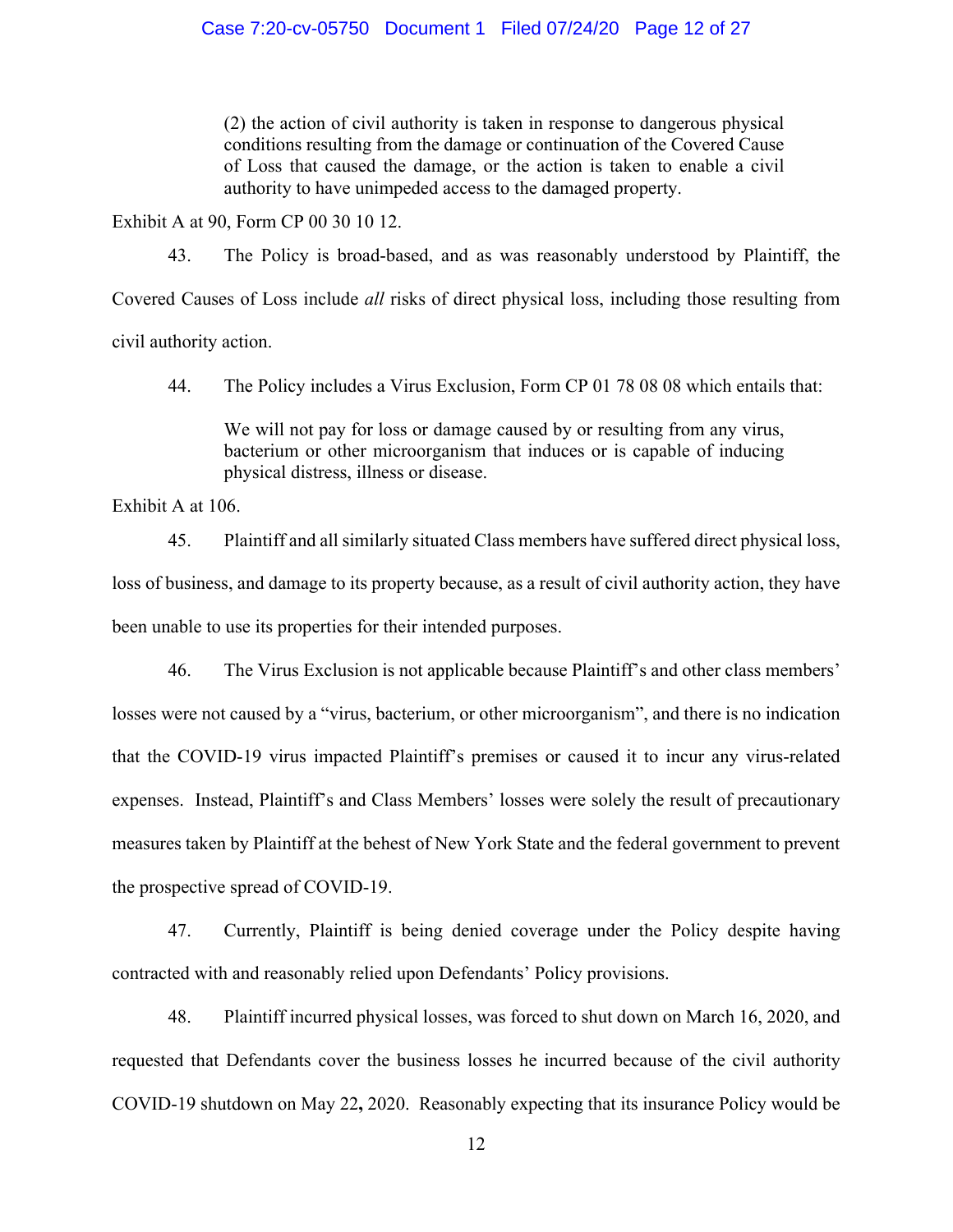### Case 7:20-cv-05750 Document 1 Filed 07/24/20 Page 13 of 27

honored, Plaintiff submitted its claim, requesting that Defendants honor their commitment to provide insurance coverage for business income and civil authority shutdown losses.

49. On June 9, 2020, Defendants responded with a letter denying Plaintiff's claim for business income and extra expense coverage. Defendants' Denial Letter is attached hereto as Exhibit B.

50. In their Denial, Defendants claimed that there was no physical loss or damage to property -- thus precluding civil authority coverage -- and that the virus exclusion precluded a claim (and the Government-mandated shutdown was merely a cause of the virus): "This exclusion applies regardless of whether any other cause or event contributes to the loss. The Corona-virus is the source of the COVID-19 Outbreak and the cause of the Governor of New York's directive to close non-essential businesses." Exhibit B.

51. Defendants' primary argument is hollow because Plaintiff has suffered both physical losses and other damages as a result of the civil mandated closure of SCF's premises.

52. As drafters of the Policy, if Defendants had wished to exclude "physical loss *or* damage" resulting from government mandated precautionary measures, it could have used explicit language stating such a definition of "physical loss or damage" -- Defendants, however, did not. Under the most reasonable interpretation of the policy, Plaintiff has suffered both physical losses and other damages as a result of the State of New York's COVID-19 pandemic orders closing SCF's premises.

53. Furthermore, based on the Policy language, the Virus Exclusion should not prevent Plaintiff's business income claims because Plaintiff's, and other class members', losses were not caused by a "virus, bacterium, or other microorganism that causes disease, illness, or physical distress or that is capable of causing disease, illness, or physical distress". Rather, the actual and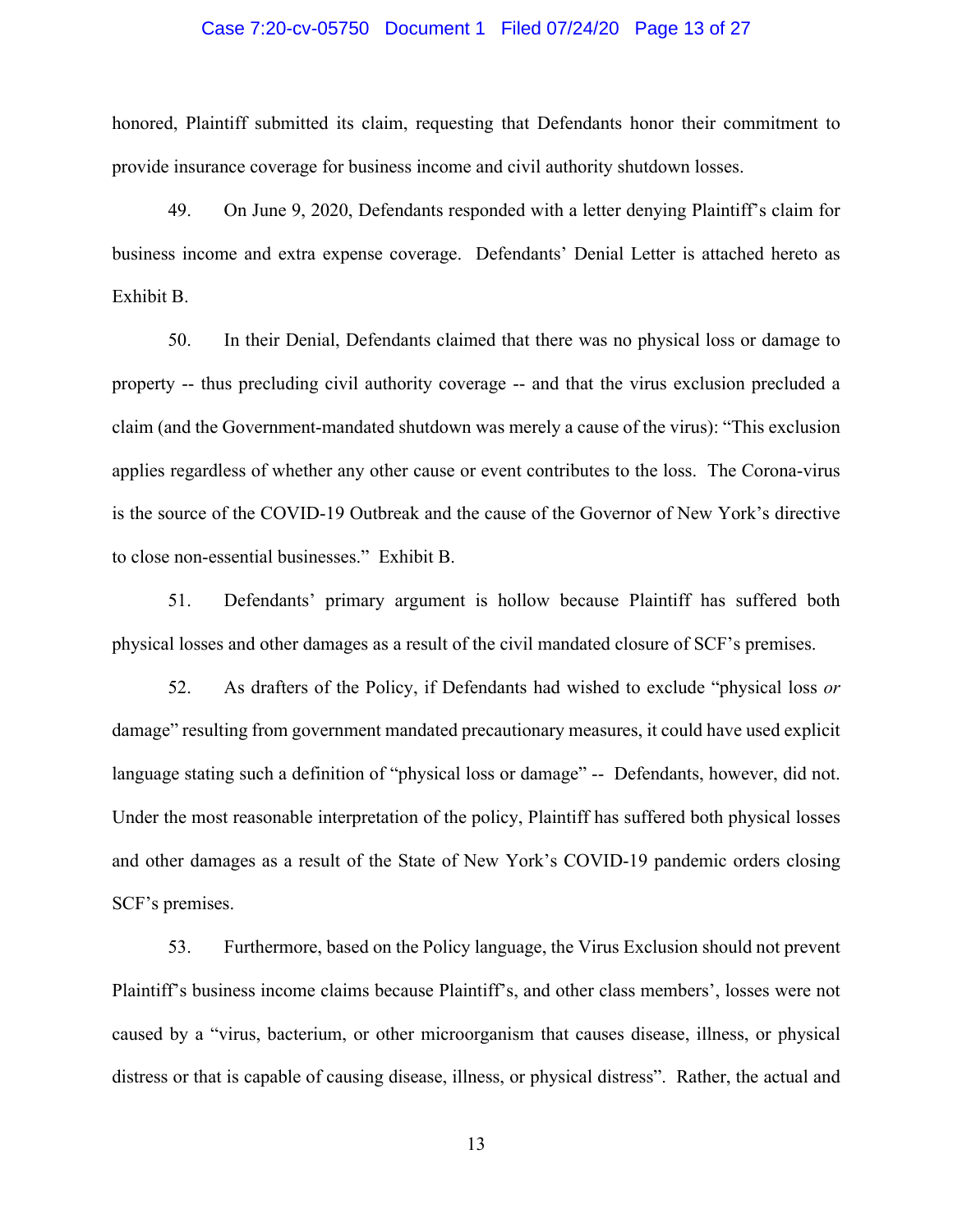### Case 7:20-cv-05750 Document 1 Filed 07/24/20 Page 14 of 27

proximate causes of Plaintiff's and other Class Members' losses were the precautionary measures taken by the State of New York, other states, and the federal government to prevent the prospective spread of COVID-19, not because coronavirus was found in or on Plaintiff's insured property. Thus, Plaintiff's business losses are within the scope of the commercial insurance Policy it contracted for and the virus exclusion does not apply.

54. None of Defendants' stated reasons for denying civil authority coverage apply: contrary to Defendants' claims, Plaintiff was prohibited from accessing the premises by government action, the closure was caused by direct physical loss of or damage to other properties, and the closure was caused by a covered cause or loss because Defendants' virus exclusion does not apply to Plaintiff's premises, as discussed above.

### **D. The COVID-19 Pandemic has Affected Defendants' Insurance Policyholders Nationwide.**

55. Fallout from the COVID-19 pandemic is physically impacting private commercial property in New York and throughout the United States and threatening the survival of thousands of commercial businesses that have had its business operations suspended or curtailed by order of civil authorities.

56. The overwhelming majority of states have implemented "stay-at-home" orders, and although some are currently rolling back restrictions, it remains in effect in New York and has had a devastating impact curtailing Plaintiff's regular business for the past several months and is likely to continue to do so.

57. Defendants seeks to avoid covering commercial losses caused by civil authorities' response to the COVID-19 pandemic.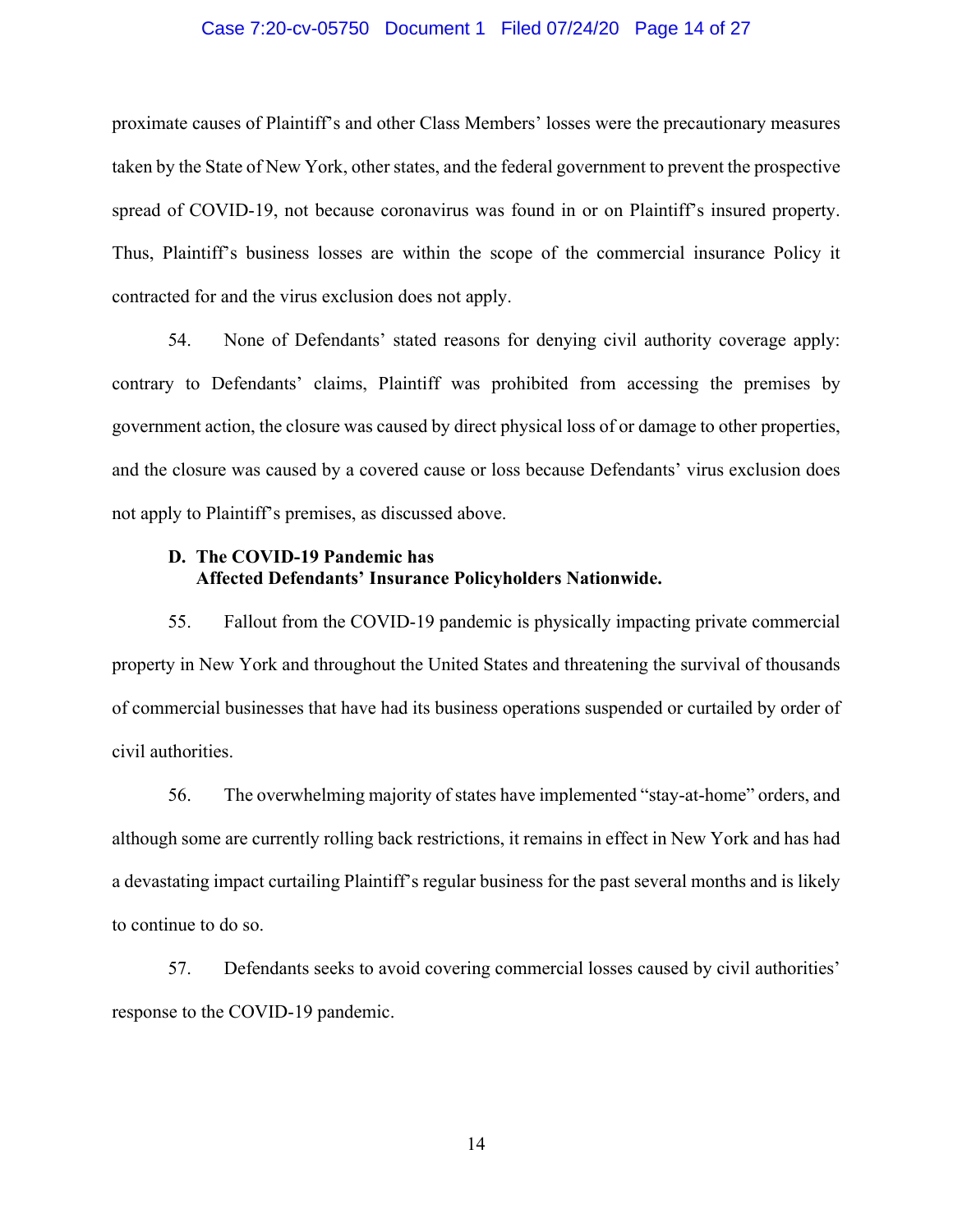### Case 7:20-cv-05750 Document 1 Filed 07/24/20 Page 15 of 27

58. For example, in response to Congressional inquiry, insurance industry trade groups have stated: "Business interruption policies do not, and were not designed to, provide coverage against communicable diseases such as COVID-19."<sup>16</sup>

59. Other state governments have adopted a different approach, anticipating that insurance companies will breach their obligations to provide coverage for business losses due to the COVID-19 pandemic closures. These states have introduced bills requiring every insurance policy insuring against loss or damage to property, which includes the loss of use and occupancy and business interruption, be construed to include, among other covered perils, coverage for business interruption because of global virus transmission or pandemic.

60. The State of New York supports COVID-19 business interruption coverage based on the relevant policy not having a pandemic exception and the claim being related to actual property damage.17

61. Moreover, a New York State Assembly held on March 27, 2020 requires that "certain perils be covered under business interruption insurance during the coronavirus disease 2019 (COVID-19) pandemic" and stated that:

Notwithstanding any provisions of law, rule or regulation to the contrary, every policy of insurance insuring against loss or damage to property, which includes, but is not limited to, the loss of use and occupancy and business interruption, shall be construed to include among the covered perils under that policy, coverage for business interruption during a period of a declared state emergency due to the coronavirus disease 2019 (COVID-19) pandemic.<sup>18</sup>

<sup>16</sup> Insurance Journal, *Insurers Reject House Members' Request to Cover Uninsured COVID Business Losses* (March 20, 2020)

https://www.insurancejournal.com/news/national/2020/03/20/561810.htm.<br><sup>17</sup> New York State Department of Financial Services, Coronavirus: Business Interruption Insurance (last visited May 14, 2020)

https://www.dfs.ny.gov/consumers/coronavirus/business\_interruption\_insurance\_faqs. 18 *see* Sate of New York (Assembly 10226) (March 27, 2020)

https://nyassembly.gov/leg/?default\_fld=&leg\_video=&bn=A10226&term=2019&Summary=Y &Text=Y.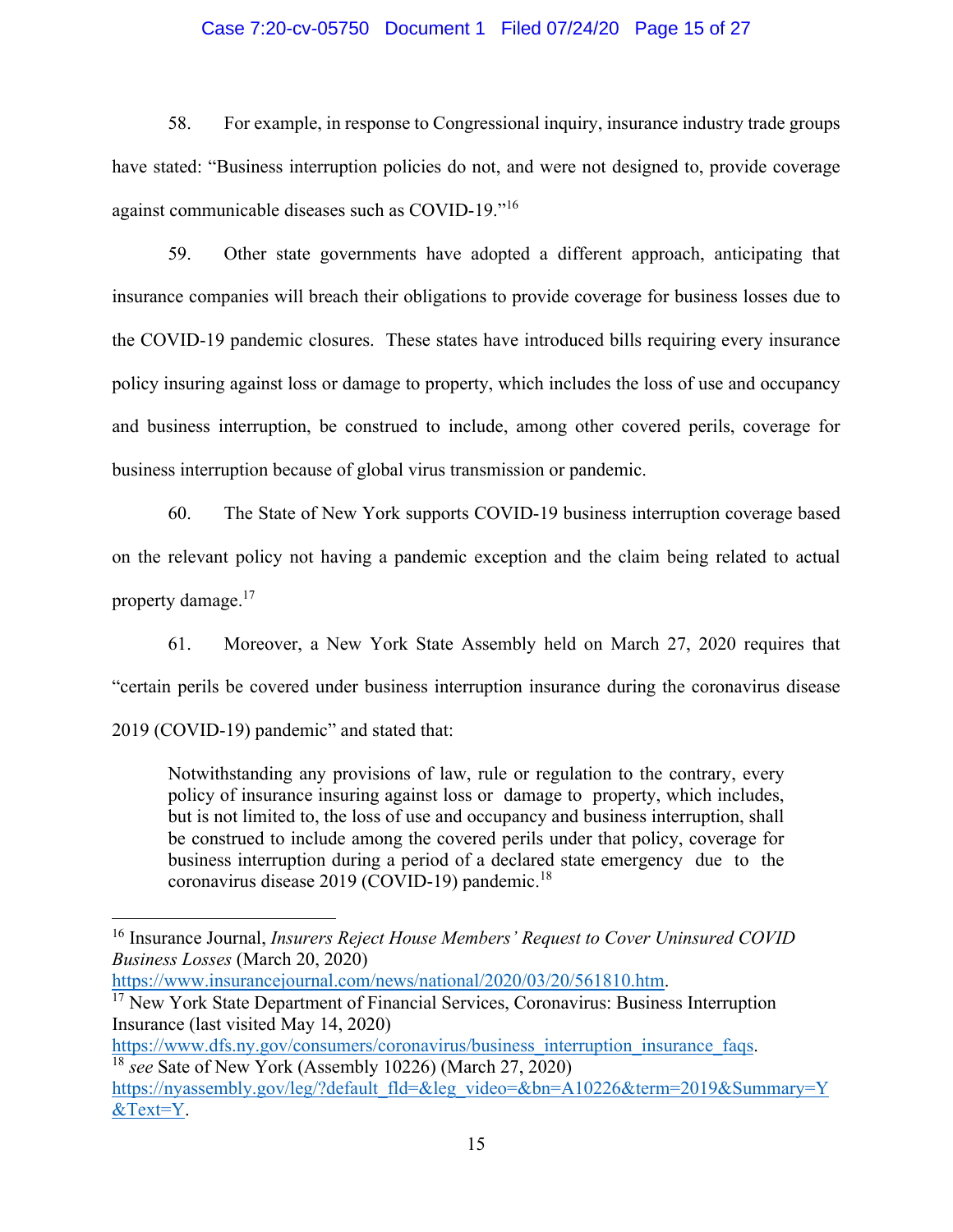### Case 7:20-cv-05750 Document 1 Filed 07/24/20 Page 16 of 27

62. A declaratory judgment determining that the business income loss and extra expense coverage provided in common all-risk commercial property insurance policies applies to the suspension, curtailment, and interruption of business operations resulting from measures put into place by civil authorities is necessary to prevent the Plaintiff and similarly situated Class members from being denied critical coverage for which they have paid.

### **V. CLASS ACTION ALLEGATIONS**

63. Plaintiff brings this lawsuit pursuant to Federal Rule of Civil Procedure 23(a) and

(b)(3) on behalf of themselves and all other persons similarly situated.

64. The Nationwide Class is defined as:

All Person or Businesses who have entered into standard all-risk commercial property insurance policies with Selective, where such policies provide for business income loss and extra expense coverage and do not exclude coverage for pandemics.

The New York Sub-Class is defined as:

All New York Citizens or Businesses who have entered into standard all-risk commercial property insurance policies with Selective, where such policies provide for business income loss and extra expense coverage and do not exclude coverage for pandemics.

Excluded from each class are Defendants, their employees, officers, directors, legal representatives, heirs, successors, and wholly or partly owned subsidiaries or affiliated companies; Class Counsel and their employees; and the judicial officers and their immediate family members and associated court staff assigned to this case.

65. Plaintiff reserves its right to modify, expand, or amend the definitions of the proposed classes following the discovery period and before the Court determines whether class certification is appropriate.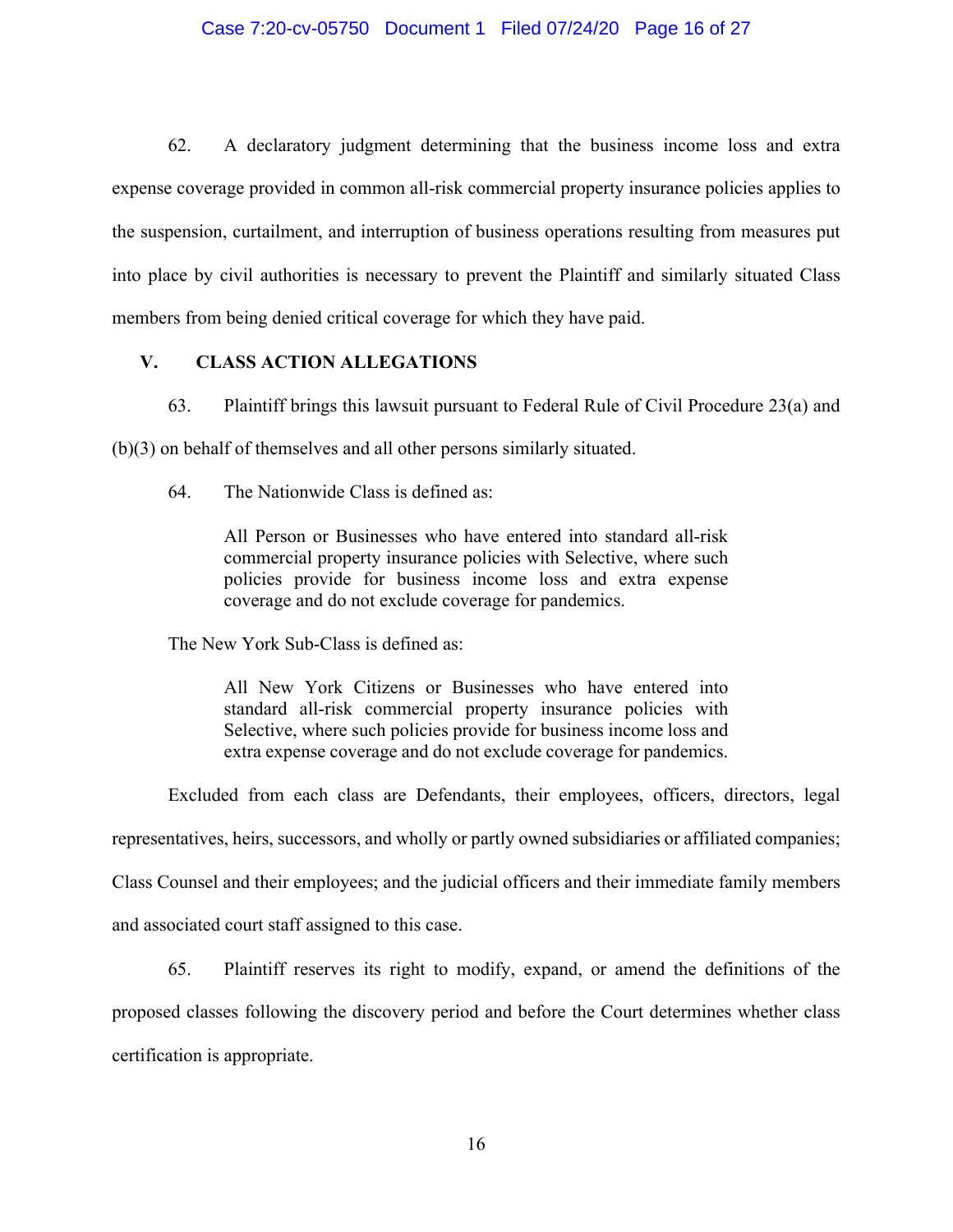### Case 7:20-cv-05750 Document 1 Filed 07/24/20 Page 17 of 27

66. Certification of Plaintiff's claims for class-wide treatment is appropriate because Plaintiff can prove the elements of its claims on a class-wide basis using the same evidence as would prove those elements in individual actions alleging the same claims.

#### **A. Numerosity**

67. This action satisfies the requirements of Fed.R.Civ.P.  $23(a)(1)$ . The Class numbers at least in the hundreds and consists of geographically dispersed business entities who are insured for business interruption losses. Defendants sell many insurance policies in the State of New York and most, if not all, other states and therefore joinder of the Class members is impracticable.

68. The identity of Class members is ascertainable, as the names and addresses of all Class members can be identified in Defendants' or their agents' books and records. Plaintiff anticipates providing appropriate notice to the certified Class in compliance with Fed.R.Civ.P.  $23(c)(2)(A)$  and/or (B), to be approved by the Court after class certification, or pursuant to court order under Fed. R. Civ. P. 23(d).

### **B. Typicality**

69. This action satisfies the requirements of Fed.R.Civ.P.  $23(a)(3)$  because Plaintiff's claims are typical of the claims of each of the Class members, as all Class members were and are similarly affected and its claims arise from the same all-risk commercial property insurance policy provisions entered into with Defendants. Each Class member's insurance policy contains the same form providing coverage for business income loss. None of the forms exclude coverage due to a governmental action intended to reduce the effect of the ongoing global pandemic. As a result, a declaratory judgment as to the rights and obligations under Plaintiff's Policy will address the rights and obligations of all Class members.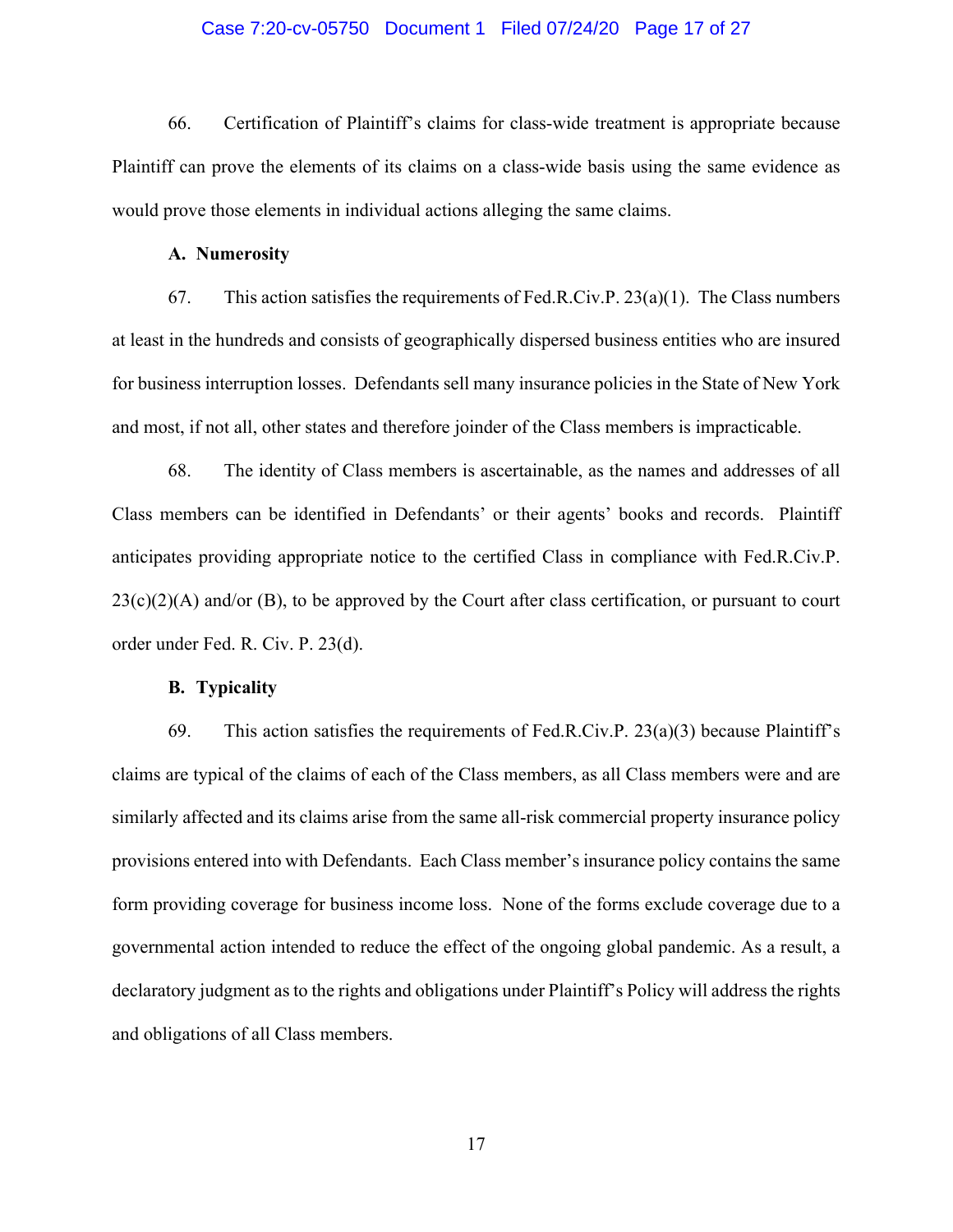### **C. Adequacy of Representation**

70. Plaintiff is committed to prosecuting the action, will fairly and adequately protect the interests of the members of the Class, and has retained counsel competent and experienced in class action litigation, including litigation relating to insurance policies. Plaintiff has no interests antagonistic to or in conflict with other members of the Class. Plaintiff anticipates no difficulty in the management of this litigation as a class action.

### **D. Commonality**

71. This action satisfies the requirements of Fed.R.Civ.P. 23(a)(2) because there are questions of law and fact that are common to each of the classes. These common questions predominate over any questions affecting only individual Class members. The questions of law and fact common to the Class include, but are not limited to:

> a. Whether there is an actual controversy between Plaintiff and Selective as to the rights, duties, responsibilities and obligations of the parties under the business interruption coverage provisions in standard all- risk commercial property insurance policies;

b. Whether state and federally mandated measures to reduce the spread of the COVID-19 pandemic are excluded from Plaintiff's and the Class members' standard all-risk commercial property insurance policies;

c. Whether measures implemented by civil authorities to stop the spread of COVID-19 caused business interruptions including physical loss and damage to covered commercial property;

d. Whether Selective repudiated and breached the all-risk commercial property insurance policies issued with business interruption coverage by seeking to deny claims for coverage; and

Whether Plaintiff and Class members suffered damages as a result of the anticipatory breach by Selective.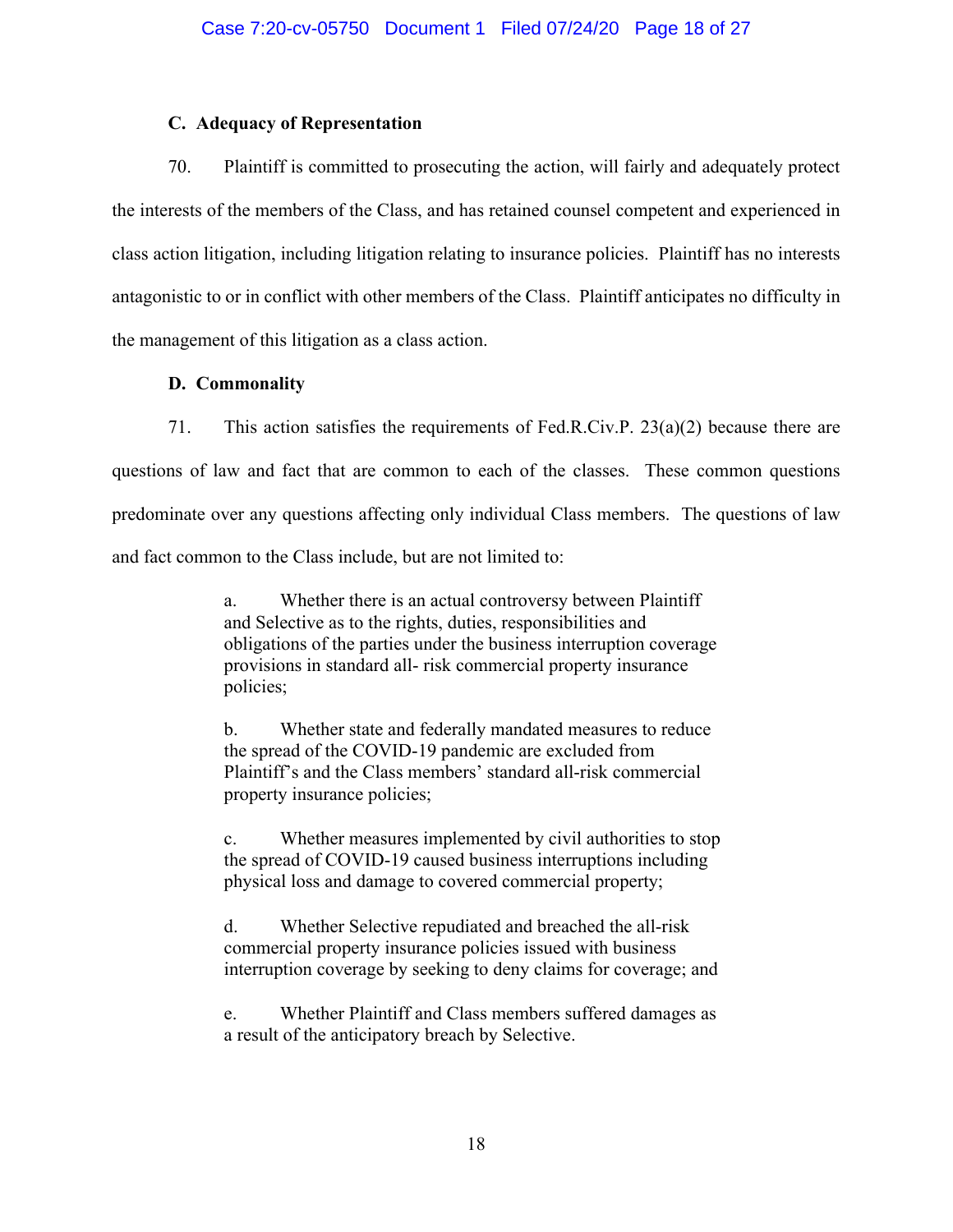### **E. Superiority/Predominance**

72. This action satisfies the requirements of Fed.R.Civ.P. 23(b)(3). A class action is superior to other available methods for the fair and efficient adjudication of the rights of the Class members. The joinder of individual Class members is impracticable because of the vast number of Class members who have entered into the standard all-risk commercial property insurance policies with the Defendants across multiple states.

73. Because a declaratory judgment as to the rights and obligations under the uniform all-risk commercial property insurance policies will apply to all Class members, most or all Class Members would have no rational economic interest in individually controlling the prosecution of specific actions. The burden imposed on the judicial system by individual litigation, and to Defendants, by even a small fraction of the Class members, would be enormous.

74. The benefits to the legitimate interests of the parties, the Court, and the public resulting from class action litigation substantially outweigh the expenses, burdens, inconsistencies, economic infeasibility, and inefficiencies of individualized litigation. Class adjudication is superior to other alternatives under Fed.R.Civ.P. 23(b)(3)(D). Class treatment will also mitigate the risk of inconsistent factual and legal determinations on the many issues in this lawsuit.

75. Plaintiff is not aware of any obstacles likely to be encountered in the management of this action that would preclude its maintenance as a class action. Rule 23 provides the Court with the authority and flexibility to maximize the efficiencies and benefits of the class mechanism and reduce management challenges. The Court may, on motion of Plaintiff or on its own determination, certify nationwide and statewide classes for claims sharing common legal questions; use the provisions of Rule  $23(c)(4)$  to certify particular claims, issues, or common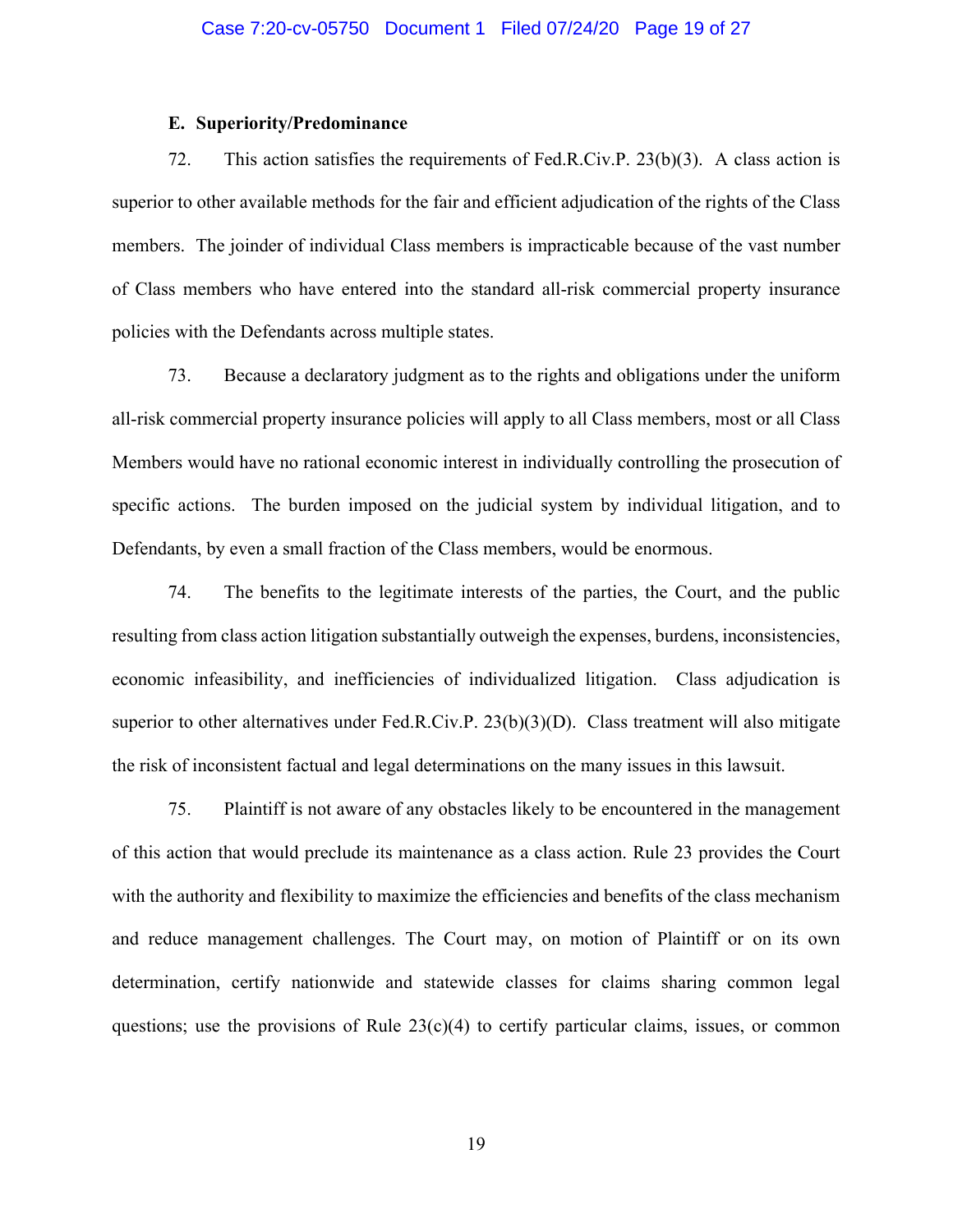### Case 7:20-cv-05750 Document 1 Filed 07/24/20 Page 20 of 27

questions of law or of fact for class-wide adjudication; certify and adjudicate bellwether class claims; and use Rule  $23(c)(5)$  to divide any Class into subclasses.

### **FIRST CAUSE OF ACTION**

### **(Breach of Contract)**

76. Plaintiff incorporates by reference all paragraphs above as if set forth in full in this cause of action.

77. Plaintiff entered into a contract, the Policy, with Defendants. Defendants owed duties and obligations to SCF under the Policy.

78. Plaintiff performed all that the Policy required it to do, including the consistent payment of premiums specified by Defendants.

79. In the business interruption coverage, Defendants agreed to pay for their insureds' actual loss of Business Income sustained due to the necessary suspension of SCF's operations during the "period of restoration."

80. Defendants also agreed to pay for their insureds' actual loss of Business Income sustained due to the interruption of their operations during the disruption period caused by direct physical loss or damage.

81. Defendants' Policy language defines "Business Income" as Net Income (Net Profit or Loss before income taxes) that would have been earned or incurred.

82. The Closure Orders caused direct physical loss and damage to Plaintiff's and the other Class Members' Covered Properties, requiring suspension of operations at the Covered Properties. Losses caused by the Closure Orders thus triggered the Business Income provision of Plaintiff's and the other Class Members' Selective policies.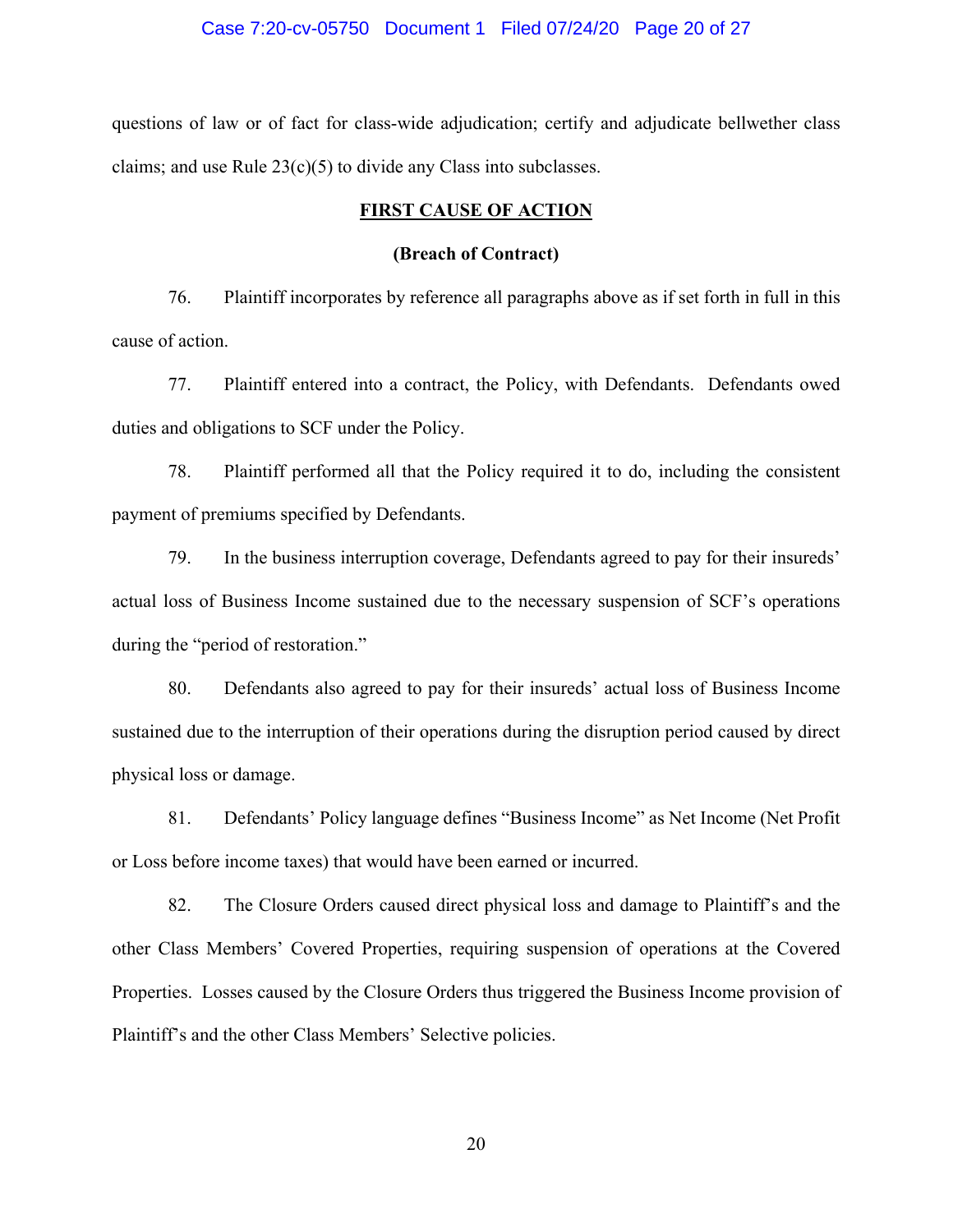#### Case 7:20-cv-05750 Document 1 Filed 07/24/20 Page 21 of 27

83. Defendants' denial of Plaintiff's claim is not in accordance with the terms of the Policy and New York law.

84. Defendants have breached their contractual duties of good faith and fair dealing owed to Plaintiff in the following respects:

> a. Unreasonably acting or failing to act in a manner that deprives SCF of the benefits of the Policy;

> b. Unreasonably engaging in a pattern and practice of acting or failing to act in a manner that deprives their insureds of the benefits of policies it issues;

> c. Unreasonably failing to conduct a prompt, fair, balanced and thorough investigation of all of the bases of SCF's claim;

> d. Unreasonably engaging in a pattern and practice of failing to conduct a prompt, fair, balanced and thorough investigation of all of the bases of claims made under policies it issues;

> e. Unreasonably failing to diligently search for and consider evidence that supports coverage of SCF's claim;

> f. Unreasonably engaging in a pattern and practice of failing of failing to diligently search for and consider evidence that supports coverage of claims;

> g. Unreasonably failing to conduct an investigation to determine the efficient proximate cause (predominant cause) of SCF's business interruption and closure losses;

> h. Unreasonably of failing to conduct an investigation to determine the actual and proximate causes on claims made by the insureds;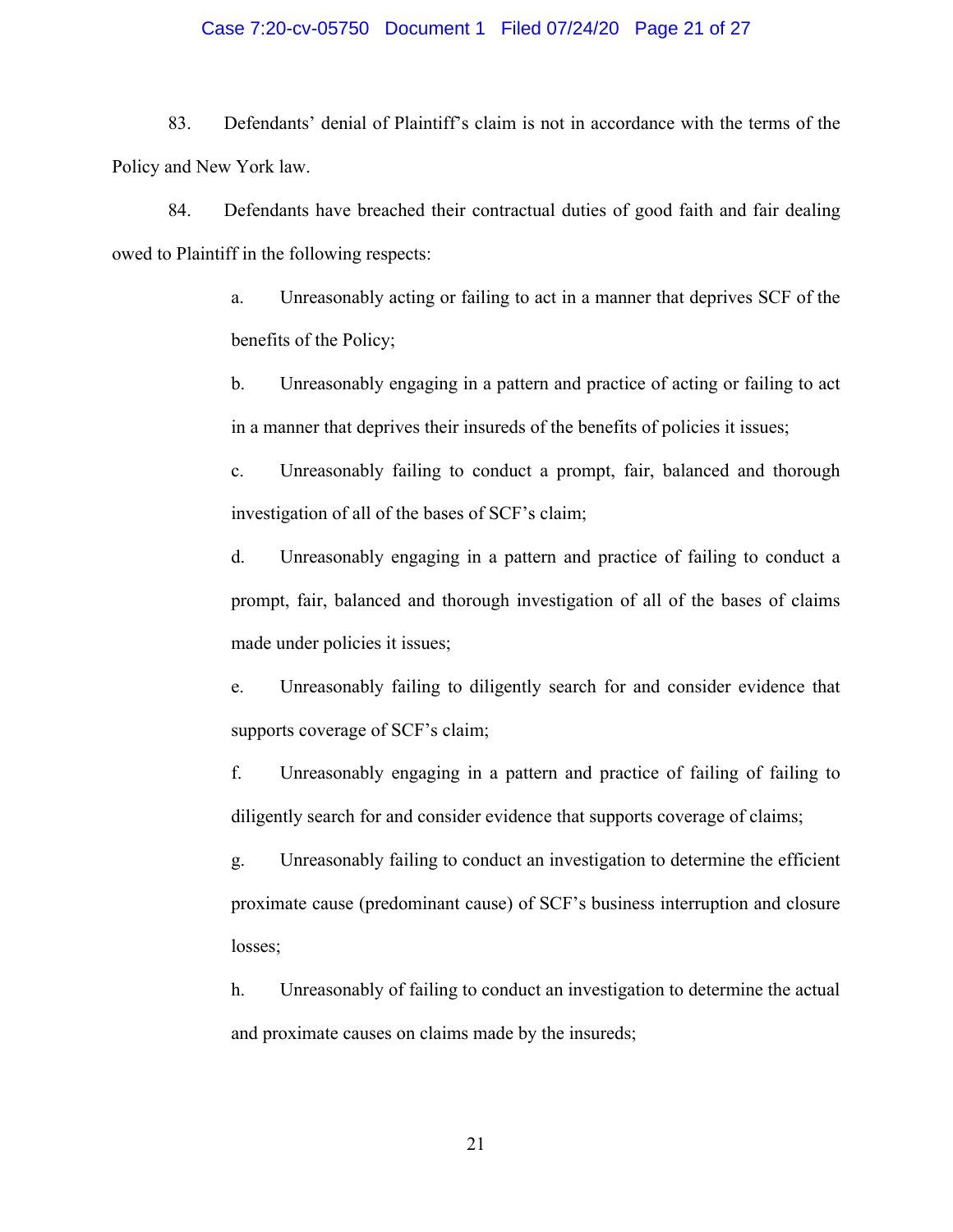### Case 7:20-cv-05750 Document 1 Filed 07/24/20 Page 22 of 27

i. Unreasonably failing to consider Plaintiff and other Class Members' interests;

j. Unreasonably failing to apply the Policy's definitions and terms to determine whether SCF's claim was covered; and

k. Unreasonably compelling SCF to institute this action to obtain benefits due under the Policy.

85. Plaintiff is informed and believes, and thereon alleges, that the foregoing unreasonable, malicious, oppressive and/or fraudulent misconduct was not limited to Defendants' evaluation of this particular claim, but represents an ongoing pattern and practice, which it applies to all of their policyholders, that is specifically designed by Defendants to earn illicit profits at the expense of their policyholders' rights. This ongoing pattern of conduct constitutes institutional bad faith.

86. Defendants' institutional bad faith constitutes reprehensible conduct because it is part of a consistent pattern of unfair practices and not an isolated occurrence. The pattern of unfair practices constitutes a conscious course of wrongful conduct that is firmly grounded in Defendants' policies and practices, specifically as in response to the COVID-19 pandemic. Plaintiff is informed and believes and thereon alleges that Defendants have engaged in similar wrongful conduct as to other insureds and that it has substantially increased their profits as a result of causing similar harm to others.

87. As a direct and proximate result of Defendants' conduct and breach of their contractual obligations, Plaintiff has suffered damages under the Policy in an amount to be determined according to proof at the time of trial, and other foreseeable and consequential damages according to proof and in amounts to be determined at the time of trial.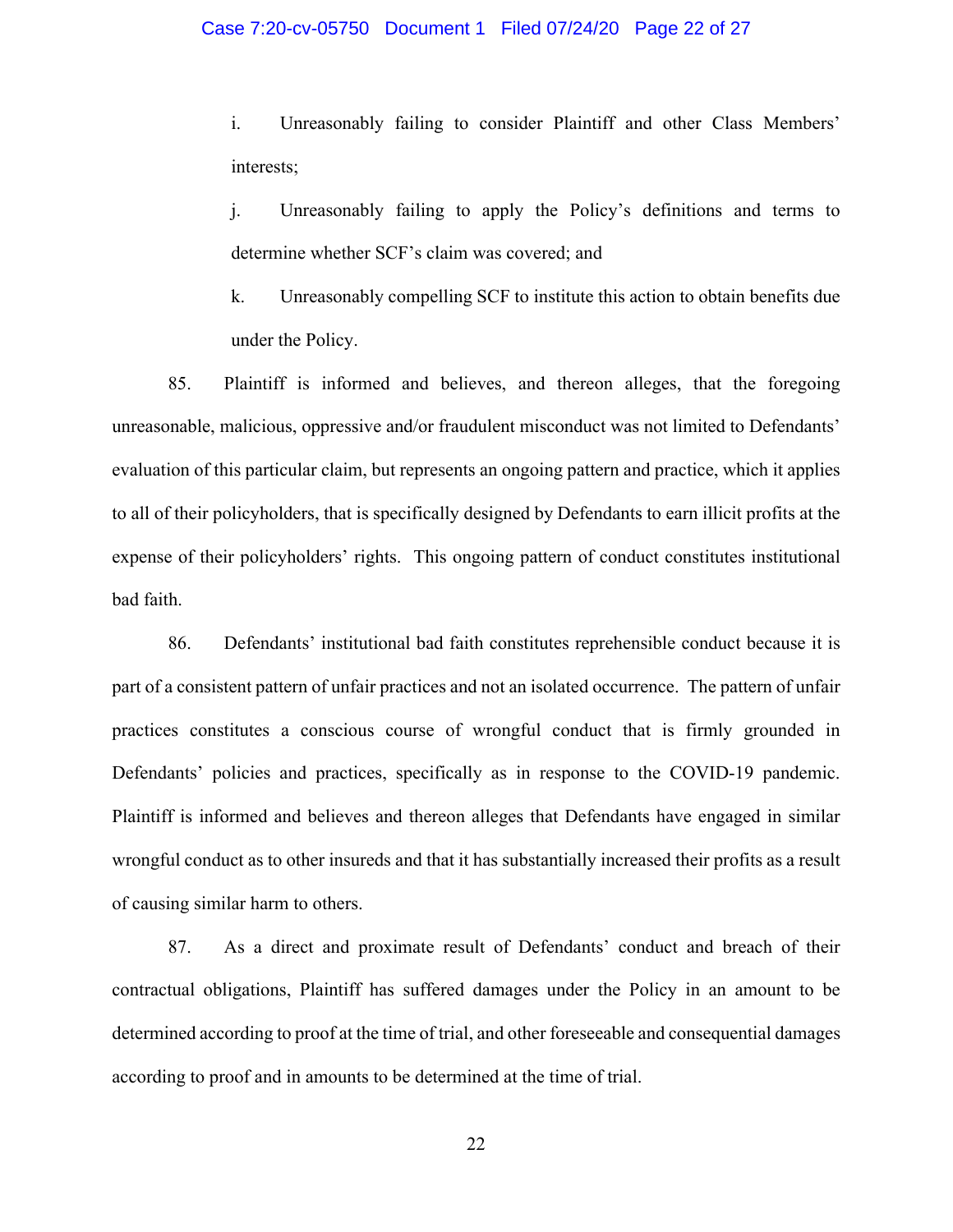### Case 7:20-cv-05750 Document 1 Filed 07/24/20 Page 23 of 27

88. As a further proximate result of Defendants' unreasonable conduct, Plaintiff was compelled to retain legal counsel to obtain the benefits due under the Policy. Therefore, Defendants are liable to Plaintiff for the attorneys' fees reasonably necessary and incurred by Plaintiff in order to obtain the Policy benefits.

89. Defendants' conduct was intended to cause injury to Plaintiff; and/or was conduct carried on by Defendants with a willful and conscious disregard of Plaintiff's rights, subjected Plaintiff to unjust hardship in conscious disregard of its rights; and/or constituted an intentional misrepresentation or concealment of a material fact known to Defendants with the intention to deprive Plaintiff of property or legal rights or to otherwise cause injury. Plaintiff is therefore entitled to an award of punitive damages in an amount appropriate to punish and set an example for other similarly situated insurers.

90. Defendants' conduct was undertaken by their corporate officers, directors or managing agents who were responsible for claims supervision and operations, underwriting, communications, and/or decisions; and/or this conduct was authorized by one or more of Defendants' officers, directors or managing agents; and/or one or more of Defendants' officers, directors or managing agents knew of the actions and adopted or approved that conduct after it occurred. This conduct was, therefore, undertaken on behalf of Defendants.

#### **SECOND CAUSE OF ACTION**

#### **(Declaratory Judgment – Business Income Coverage)**

91. Plaintiff repeats the allegations set forth in paragraphs 1-89 as if fully set forth herein.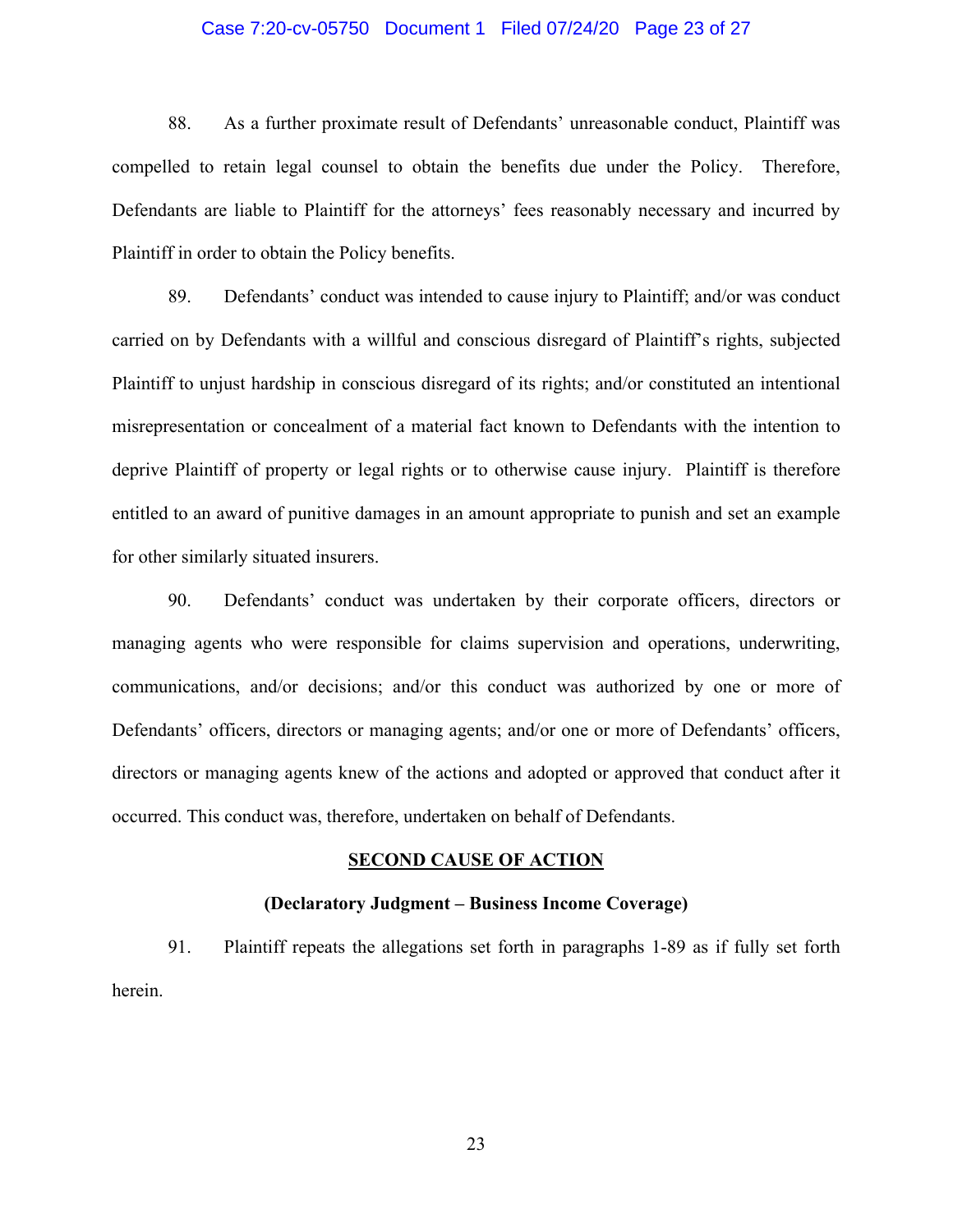### Case 7:20-cv-05750 Document 1 Filed 07/24/20 Page 24 of 27

92. Plaintiff's Selective Policy, as well as those of the other Class Members, are contracts under which Defendants were paid premiums in exchange for their promise to pay Plaintiff's and the other Class Members' losses for claims covered by the Policy.

93. Plaintiff and other Class Members have complied with all applicable provisions of the Policies and/or those provisions have been waived by Defendants or Defendants are estopped from asserting them, and yet Defendants have abrogated their insurance coverage obligations pursuant to the Policies' clear and unambiguous terms and has wrongfully and illegally refused to provide the coverage to which Plaintiff and Class Members are entitled.

94. Defendants have denied claims related to COVID-19 on a uniform and class-wide basis, without individual bases or investigations, so the Court can render declaratory judgment no matter whether members of the Class have filed a claim.

95. An actual case or controversy exists regarding Plaintiff's and the other Class Members' rights and Defendants' obligations under the Policies to reimburse Plaintiff's and Class Members for the full amount of Business Income losses incurred by Plaintiff's and the other Class Members in connection with the suspension of their businesses stemming from Orders intended to mitigate the COVID-19 pandemic.

96. Pursuant to 28 U.S.C. § 2201, Plaintiff and the other Class Members seek a declaratory judgment from this Court declaring the following:

> a. Plaintiff's and the other Class Members' Business Income losses incurred in connection with the Closure Order and the necessary interruption of their businesses stemming from Orders intended to mitigate the COVID-19 pandemic are insured losses under their Policies; and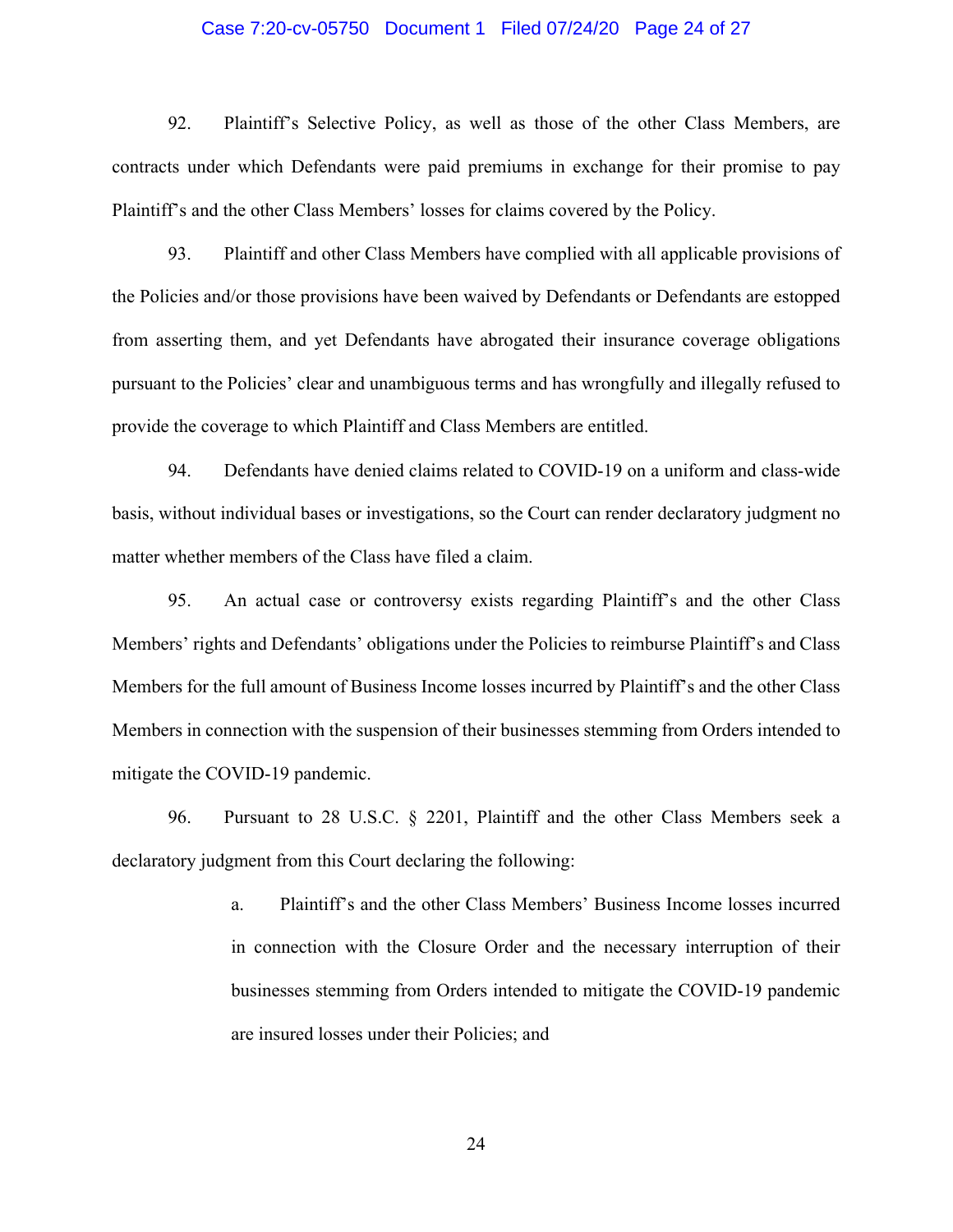b. Defendants are obligated to pay Plaintiff and other Class Members for the full amount of the Business Income losses incurred and to be incurred in connection with the Closure Order during the period of restoration and the necessary interruption of their businesses stemming from Orders intended to mitigate the COVID-19 pandemic.

### **THIRD CAUSE OF ACTION**

### **(Declaratory Judgment – Civil Authority Coverage)**

97. Plaintiff repeats the allegations set forth in paragraphs 1-95 as if fully set forth herein.

98. Plaintiff brings this Count individually and on behalf of the other Class Members.

99. Plaintiff's Selective Policy, as well as those of the other Class Members, are contracts under which Defendants were paid premiums in exchange for their promise to pay Plaintiff's and other Class members' losses for claims covered by the Policy.

100. Plaintiff and Class Members have complied with all applicable provisions of their policies, and yet Defendants have abrogated their insurance coverage obligations pursuant to the policies' clear and unambiguous terms and has wrongfully and illegally refused to provide coverage to which Plaintiff and Class Members are entitled.

101. Defendants have denied claims related to COVID-19 on a uniform and class wide basis, without individual bases or investigations, so the Court can render declaratory judgment no matter whether members of the Class have filed a claim.

102. An actual case or controversy exists regarding Plaintiff's and other Class Members' rights and Defendants' obligations under the Policies to reimburse Plaintiff and other Class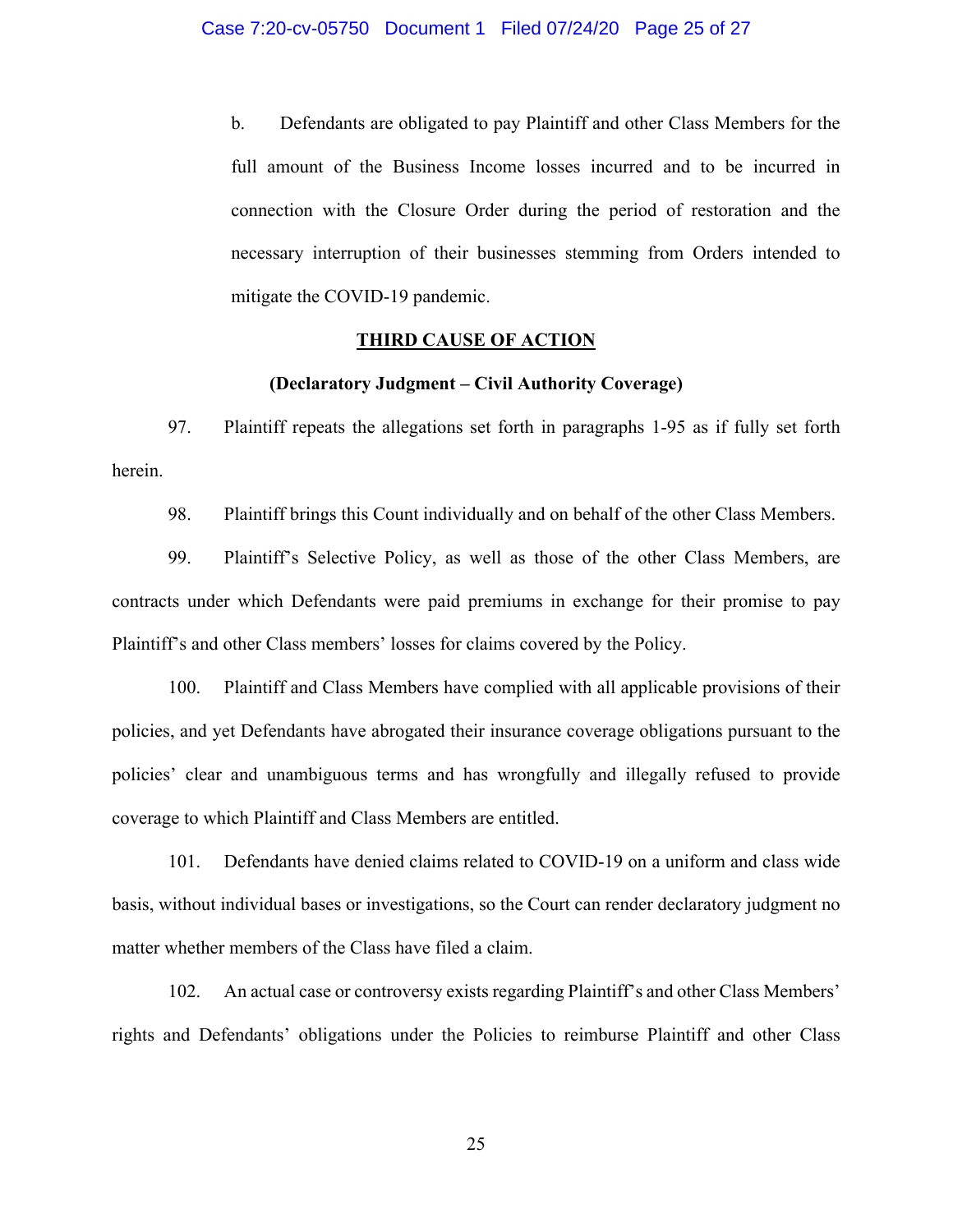### Case 7:20-cv-05750 Document 1 Filed 07/24/20 Page 26 of 27

Members for the full amount of covered Civil Authority losses incurred by Plaintiff and other

Class Members in connection with Closure Orders and the interruption of their businesses.

103. Pursuant to 28 U.S.C. § 2201, Plaintiff and the other Class Members seek a

declaratory judgment from this Court declaring the following:

a. Plaintiff's and other Class Members' Civil Authority losses incurred in connection with the Closure Orders and the necessary interruption of their businesses stemming from the COVID-19 pandemic are insured losses under their Policies; and

b. Selective is obligated to pay Plaintiff and other Class members the full amount of the state and federal Civil Authority losses incurred and to be incurred in connection with the covered losses related to the Closure Orders and the necessary interruption of their businesses stemming from the Orders intended to mitigate the COVID-19 pandemic.

**WHEREFORE**, Plaintiff, on behalf of itself and all similarly situated individuals, demands judgment against the Defendants as follows:

- 1) Declaring this action to be a proper class action maintainable pursuant to Federal Rule of Civil Procedure 23(a) and Rule 23(b)(3) and declaring Plaintiff and its counsel to be representatives of the Class;
- 2) Issuing a Declaratory Judgment declaring the Parties' rights and obligations under the insurance policies;
- 3) Awarding Plaintiff and the Class compensatory damages from Defendants' breach of the insurance policies in an amount to be determined at trial, together with appropriate prejudgment interest at the maximum rate allowable by law;
- 4) Awarding Plaintiff and the Class costs and disbursements and reasonable allowances for the fees of Plaintiff and the Class's counsel and experts, and reimbursement of expenses; and